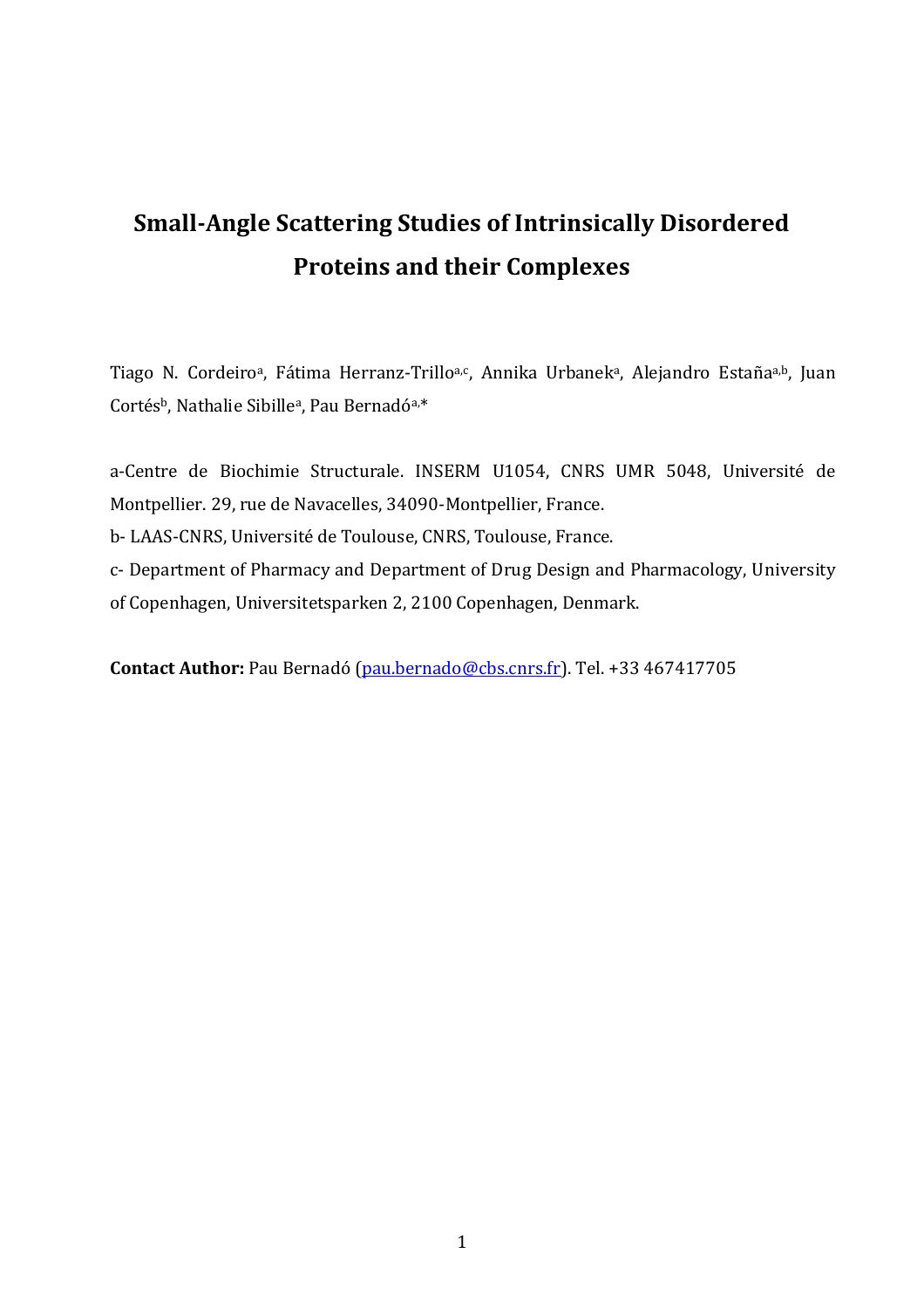#### **Abstract:**

Intrinsically Disordered Proteins (IDPs) perform a broad range of biological functions. Their relevance has motivated intense research activity seeking to characterize their sequence/structure/function relationships. However, the conformational plasticity of these molecules hampers the application of traditional structural approaches, and new tools and concepts are being developed to address the challenges they pose. Small-Angle Scattering (SAS) is a structural biology technique that probes the size and shape of disordered proteins and their complexes with other biomolecules. The low-resolution nature of SAS can be compensated with specially designed computational tools and its combined interpretation with complementary structural information. In this review, we describe recent advances in the application of SAS to disordered proteins and highly flexible complexes and discuss current challenges.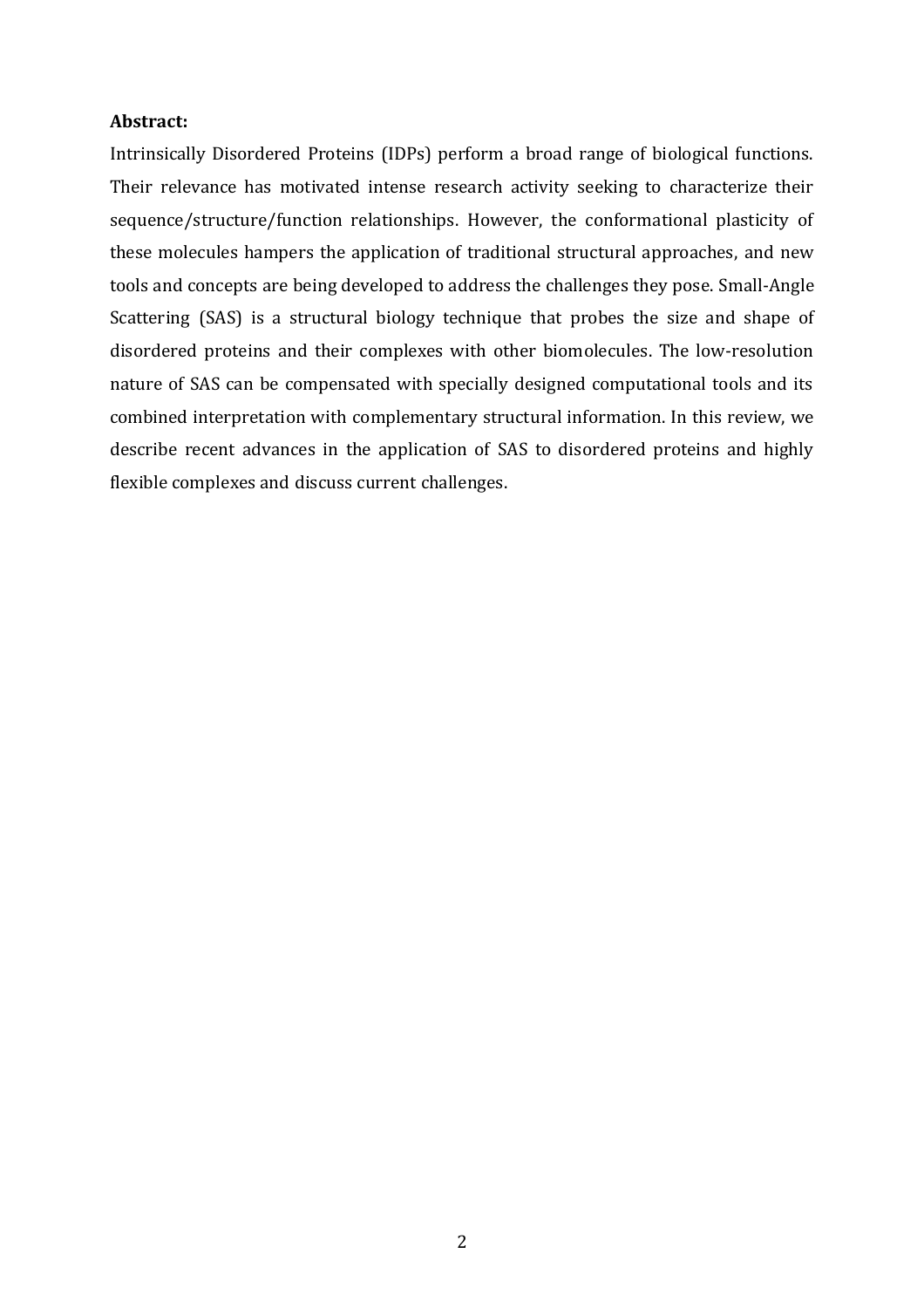### **Introduction**

<span id="page-2-3"></span><span id="page-2-2"></span>In the last two decades, Intrinsically Disordered Proteins or Regions (IDPs/IDRs) have emerged as fundamental molecules in a broad range of crucial biological functions such as cell signaling, regulation, and homeostasis  $[1,2,3^{**}]$ . Due to their lack of a permanent secondary and tertiary structure, IDPs and IDRs are highly plastic and have the capacity to perform specialized functions that complement those of their globular (folded) counterparts [4]. Disordered regions, which can finely adapt to the structural and chemical features of their partners, are very well suited for protein-protein interactions and are thus abundant in hub positions of interactomes [5,6,7].

<span id="page-2-1"></span>The importance of disordered proteins in a multitude of biological processes has fostered intense research efforts that seek to unravel the structural bases of their function. Nuclear Magnetic Resonance (NMR) has been the main structural biology technique used to characterize the conformational preferences at residue level, and, therefore, to localize partially structured elements [8,9]. However, a number of structural features related to the overall size and shape of IDPs or their complexes remain elusive to NMR. To study these properties, thereby complementing NMR residue-specific information, Small-Angle Scattering (SAS) of X-rays (SAXS) or Neutrons (SANS) is the most appropriate technique [10,11,12]. Although SAS is a low-resolution technique, the data obtained is sensitive to large-scale protein fluctuations and the presence of multiple species and/or conformations in solution [13,14,15]. However, the conversion of SAS properties into structural restraints is challenging due to the enormous conformational variability of IDPs and the ensembleaveraged nature of the experimental data [16]. The quantitative analysis of these data in terms of structure has prompted the development of computational approaches to both model disordered proteins and to use ensembles of conformations to describe the experimental data. Here we highlight the most relevant developments and applications of SAS to IDPs and IDRs, with a special emphasis on the computational strategies required to fully exploit the data in order to achieve biologically insightful information.

#### <span id="page-2-0"></span>**Structural models of IDPs and their experimental validation**

For disordered proteins, the structural insights gained from overall SAS parameters, such as the radius of gyration, *Rg*, the pairwise intramolecular distance distribution, *p(r),* and the maximum intramolecular distance, *Dmax*, are limited. Neither these parameters nor the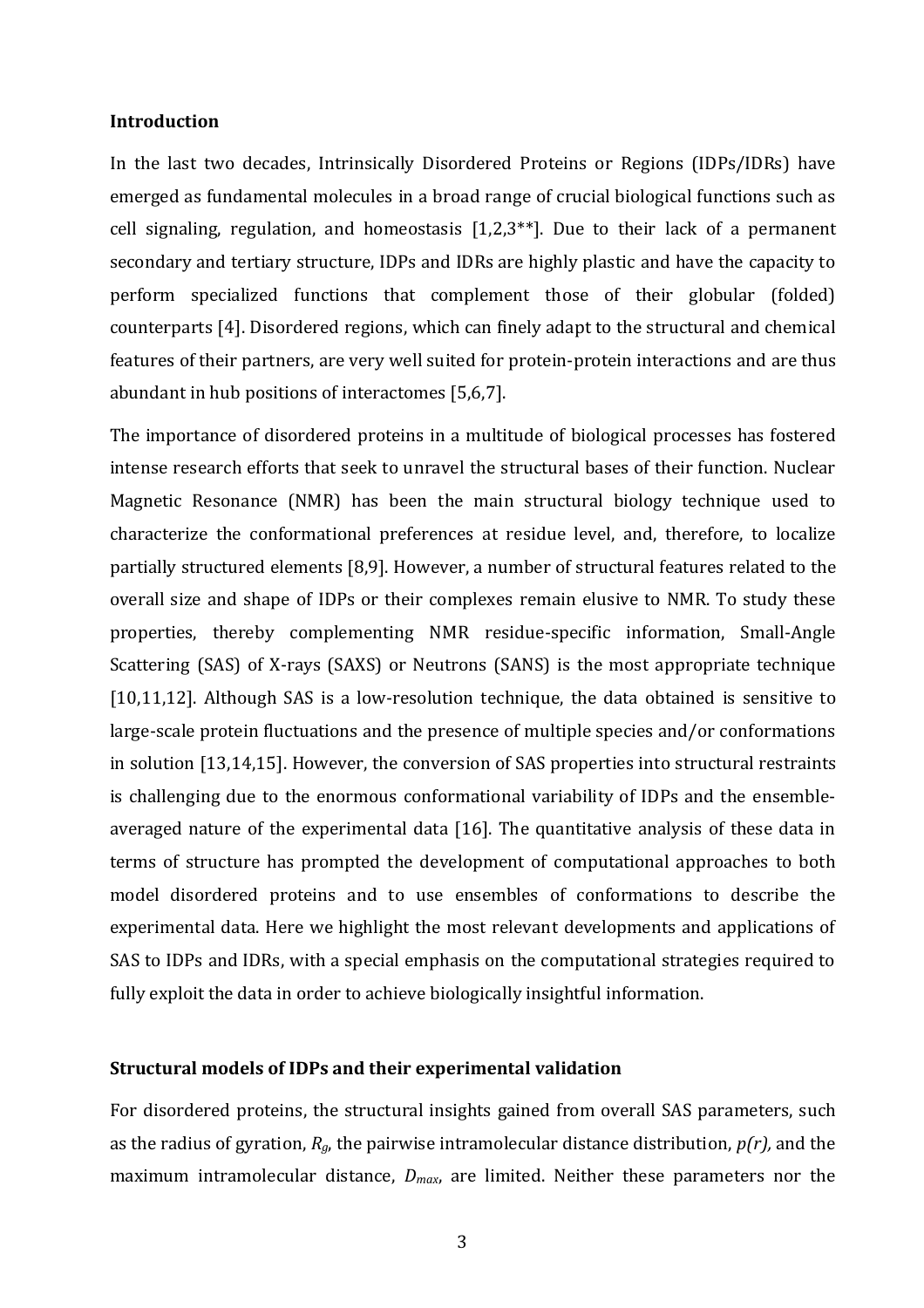<span id="page-3-0"></span>traditional Kratky representation,  $I(s)s^2$  *vs s*, which qualitatively report on the compactness of biomolecules in solution, directly account for the ensemble nature of disordered proteins. In order to fully exploit the structural and dynamic information encoded in SAS data, it is necessary to use realistic three-dimensional (3D) models. However, the generation of conformational ensembles of disordered proteins is extremely challenging, mainly because of the flat energy landscape and the large number of local minima separated by low-energy barriers [17]. The most popular methods to generate 3D models of IDPs are based on residue-specific conformational landscapes derived from large databases of crystallographic structures [18,19,20\*]. However, the main limitation of these approaches is the absence of sequence context information, thereby precluding the prediction of transiently formed secondary structure elements or the presence of longrange interactions between distant regions of the protein. Accurate energy models (forcefields) accounting for the interactions within the chain and with the solvent are required to describe these features. The development of specific force-fields to study conformational fluctuations in disordered proteins is a very active field of research [21,22,23,24]. Molecular Dynamics (MD) or Monte-Carlo (MC) simulations, when an appropriate energy description is provided, are suitable methods to correctly sample the conformational space of IDPs. However, the high-dimensionality and the breadth of the energy landscape hamper exhaustive exploration of this space. Replica Exchange MD (REMD) [25,26], which exchanges conformations between parallel simulations running at multiple temperatures, or Multiscale Enhanced Sampling (MSES) [ 27 ], which couples temperature and Hamiltonian replica exchange, have been proposed to enhance the conformational exploration of MD methods. The performance of MD-based methods can also be improved by the inclusion of experimental data to delimit the exploration to the most relevant regions of the conformational space [28,29,30].

<span id="page-3-1"></span>The quality of computational models of disordered proteins is normally validated using experimental data. The  $R_g$  derived from the low-angle region of SAXS curves or from the *p(r)* function is an excellent probe of the overall size of a particle in solution. *R<sup>g</sup>* compilations have been extensively used to validate models of denatured and natively disordered proteins through Flory's relationship, which correlates the *R<sup>g</sup>* observed with the number residues of the chain [3[1,14\]](#page-2-0). The compilation of the *R<sub>a</sub>*s from 76 IDPs (Figure 1) reveals that these proteins are more compact than chemically denatured ones. It has been shown that denatured proteins present an enhanced sampling of extended conformations,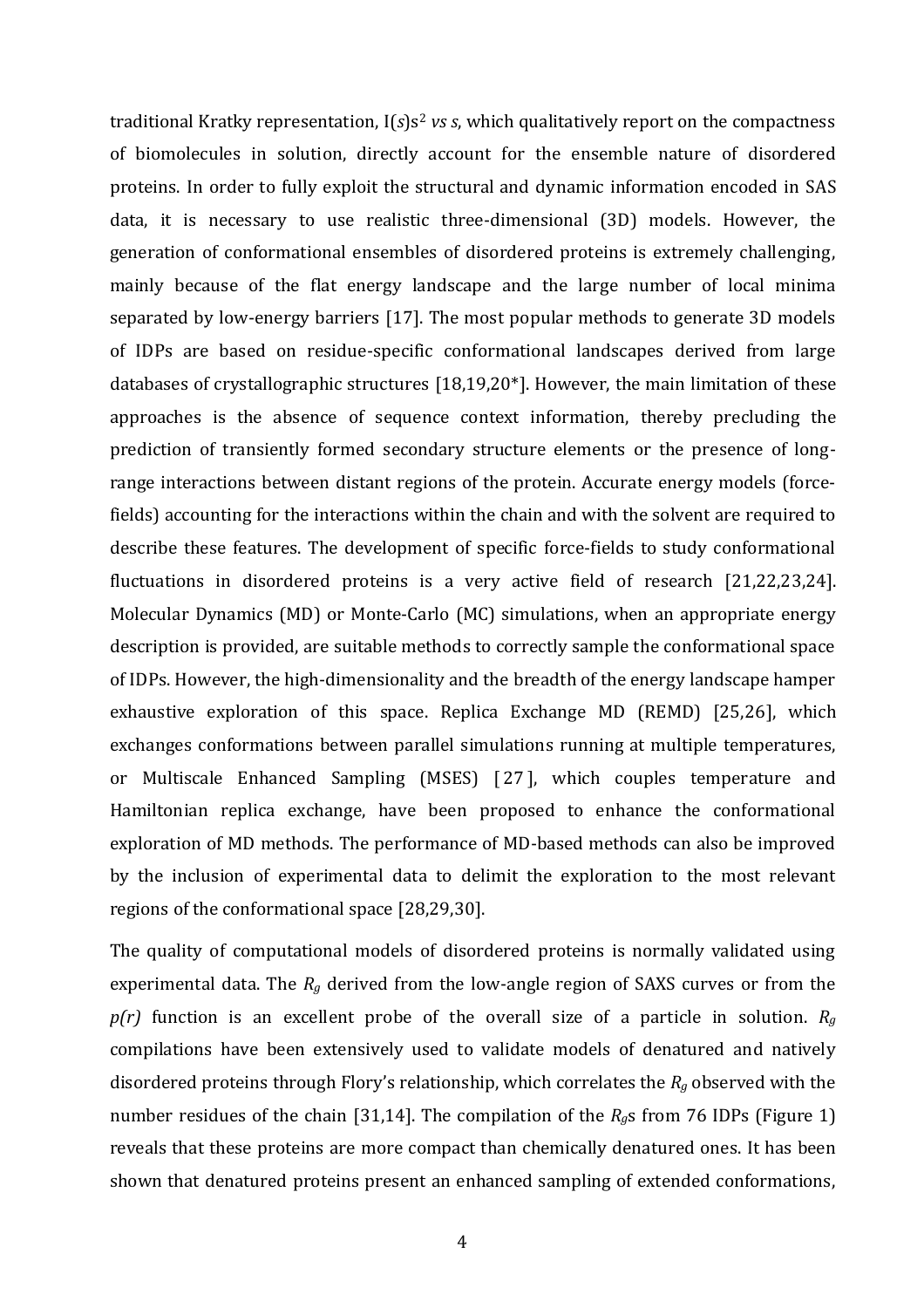<span id="page-4-6"></span>probably due to the interaction of the protein with chemical agents [32]. Importantly, deviations from the expected  $R_q$  values for canonical random-coil behavior, which is represented by the green line in figure 1, indicate the presence of structural features that modify the overall size of the particle in solution towards more extended or more compact (Figure 1). The extendedness detected using this analysis for several Tau protein constructs has been linked to the presence of secondary structural elements probed by NMR [33]. These structural properties can be more thoroughly examined when the complete SAXS curve is used to validate the ensemble models of peptides [34] or proteins [\[19,3](#page-3-0)5,36].

#### **Ensemble approaches**

<span id="page-4-5"></span><span id="page-4-4"></span><span id="page-4-3"></span><span id="page-4-2"></span><span id="page-4-1"></span><span id="page-4-0"></span>In the last decade, ensemble methods have become highly popular to structurally characterize disordered proteins. Guided by experimental data, these methods aim to derive accurate ensemble models of flexible proteins. Several strategies that apply these methods to SAS data have been reported: Ensemble Optimization Method (EOM) [37,38]; Minimal Ensemble Search (MES) [39]; Basis-Set Supported SAXS (BSS-SAXS) [40]; Maximum Occurrence (MAX-Occ) [41]; Ensemble Refinement of SAXS (EROS) [42]; Broad Ensemble Generator with Re-weighting (BEGR) [43]; and Bayesian Ensemble SAXS (BE-SAXS) [44]. These methods share a common strategy that consists of the following three consecutive steps: (i) computational generation of a large ensemble that describes the conformational landscape of the protein; (ii) calculation of the theoretical SAXS curves from the individual conformations; and (iii) use of a multiparametric optimization method to select a sub-ensemble of conformations that collectively describe the experimental profile. Despite the common strategy, these approaches present distinct features in the three steps. Readers are referred to the original articles for detailed descriptions. The availability of ensemble methods has transformed the study of flexible proteins by SAS. Ensemble methods provide a description in terms of the statistical distributions of structural parameters or conformations that is revolutionary with respect to traditional analyses based on averaged parameters extracted from raw data. Using this power, structural perturbations exerted by temperature [45\*,46], buffer composition [47], or mutations [48] have been monitored in terms of ensembles of conformations.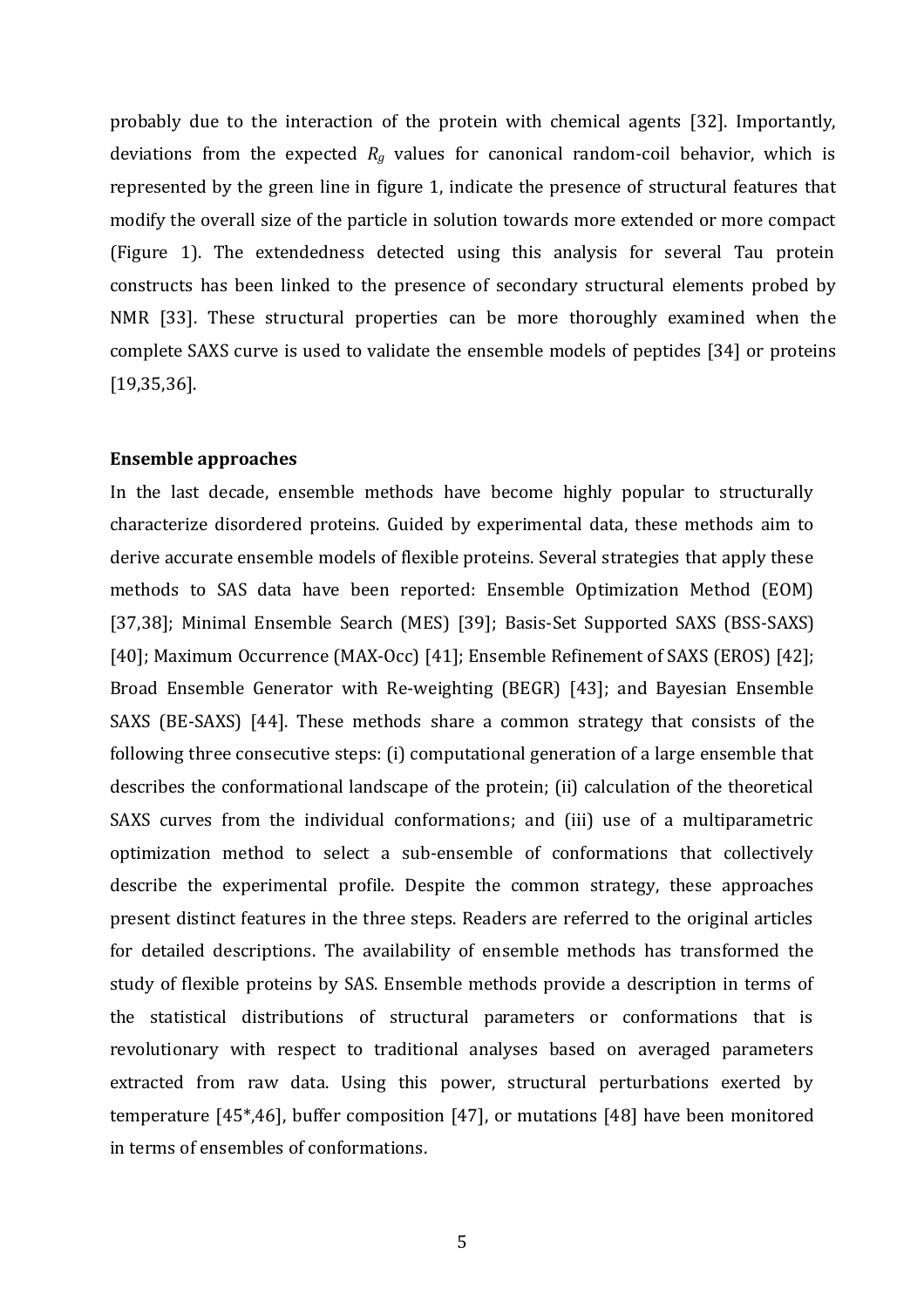Despite the popularity of ensemble methods, several aspects are still under debate. The most relevant ones are the use of discrete descriptions for entities that probe an astronomical number of conformations, and the statistical significance of ensembles derived from data containing a very limited amount of information. The strategies described use distinct philosophies to address these issues, including the search for the minimum number of conformations to describe the data [\[38,](#page-4-0)[39\]](#page-4-1), the representation of the optimal solution as a distribution of low-resolution structural parameters such as *R<sup>g</sup>* or *Dmax* [\[37\]](#page-4-2), and the application of Bayesian statistics [\[40](#page-4-3)[,44\]](#page-4-4) or maximum entropy approaches [\[42\]](#page-4-5). Regardless of the strategy used to derive an ensemble of conformations compatible with the experimental data, one must be careful on the structural interpretation of the final solution. The optimized ensemble is a representation of the behavior of the protein in solution and not the exact enumeration of the conformations adopted by the protein. Consequently, the final ensemble can only be used to derive structural features that describe the protein. Importantly, the nature of these features depends on the experimental data used to derive the model. If only SAS data have been used, then an assessment of the degree of flexibility, and the size and shape distributions sampled by the protein can be obtained from the ensemble. Conversely, conformational preferences at residue level can be extracted if NMR information probing structure in a residue-specific manner is used along the refinement.

# **Enriching the definition of conformational ensembles of IDPs with complementary information**

The definition of protein ensembles derived from SAS data using ensemble methods is limited to the overall structure and the space sampled by the protein in solution. Although this is an important improvement with respect to classical approaches, several crucial features, such as the localization of secondary structural elements or compact regions, remain elusive using this approach. Considerable research efforts have been channeled into enriching the resolution of the resulting ensemble with complementary information.

NMR is the only technique that can provide atomic-resolution information on IDPs and, consequently, it is the most common method applied in combination with SAS [49]. NMR is highly versatile and can measure multiple observables reporting on protein structure and dynamics [50]. Concretely, information reporting on the backbone conformational

6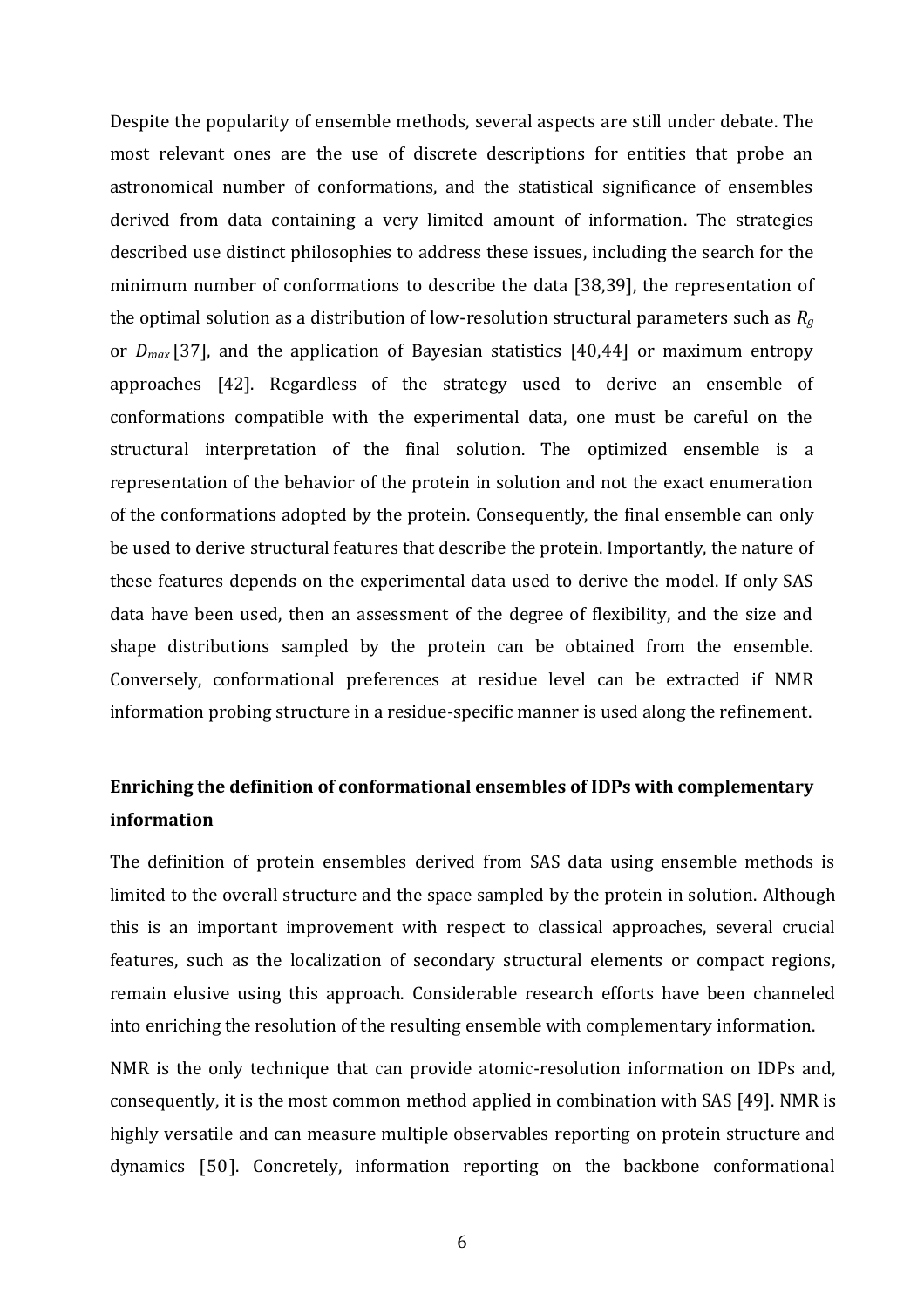preferences at residue level can be probed by means of time- and ensemble-averaged chemical-shifts (CSs), J-couplings and Residual-Dipolar Couplings (RDCs). NMR can also probe long-range interactions within a protein chain or in protein complexes through Paramagnetic Relaxation Enhancement (PRE) experiments. In these experiments, a stable radical or a paramagnetic metal is introduced in a specific position of the chain, and the spatially close atoms can be identified by a decrease in their signal intensity that is proportional to the distance.

The best manner to exploit the complementarity between NMR and SAS is to integrate the experimental data into the same refinement protocol. The programs ENSEMBLE [51,52] and ASTEROIDS [53] derive ensembles of disordered proteins by collectively describing SAXS curves, in addition to several NMR observables. These powerful approaches seek to find the appropriate way to combine data with very different information content while avoiding overfitting. In a pioneering study, ensembles of Tau and  $\alpha$ -synuclein were determined by combining SAXS with multiple backbone CS, RDC, and PRE datasets [54\*\*]. Those authors addressed the optimal combination of experimental data and the overfitting problem with extensive cross-validation tests that substantiated conformational bias in the aggregation-nucleation regions for both proteins.

<span id="page-6-0"></span>Other structural techniques such as single molecule Fluorescence Resonance Energy Transfer (smFRET) [55] and Electron Paramagnetic Resonance (EPR) [56,57\*\*] have been combined with SAXS to study large and flexible complexes. Recent developments in Mass Spectrometry (MS) offer novel sources of structural information [58]. Ion Mobility Spectrometry (IMS) can capture, in a similar way to SAS, the overall properties of conformational ensembles of disordered proteins. However, a recent study comparing IMS and SAXS data for some IDPs suggests that the conformations sampled in solution and in gas-phase are not equivalent [59]. Hydrogen/Deuterium Exchange MS (HDX/MS) probes structural elements in proteins by identifying regions that are protected from the exchange with solvent protons [\[58\]](#page-6-0). The availability of fast HDX/MS methods enables the exploration of secondary structural elements in IDPs and localizing their interaction sites with globular partners [60]. In a recent study HDX/MS information was combined with SAXS to study the calcium-induced structure formation in RD, a protein hosting repeated regions able to bind this cation [61].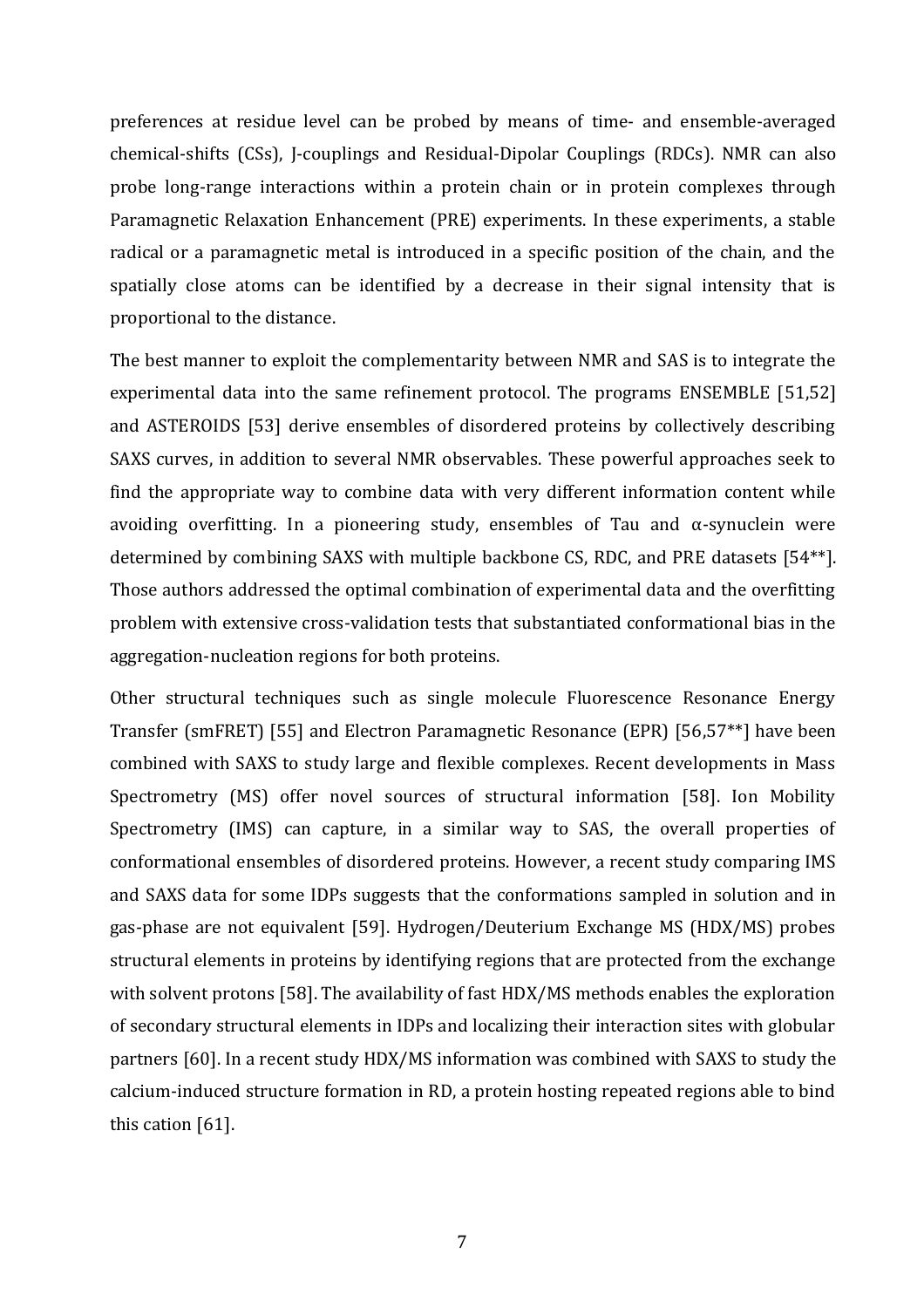The structural definition of a SAXS derived ensemble model can also be enriched by the simultaneous analysis of curves measured for multiple deletion mutants of the same IDP [\[37\]](#page-4-2). When applied to two different isoforms of Tau protein, this approach identified the repeat region of the protein as the origin of distinct global rearrangements of its flanking regions [62].

The large toolbox of structural techniques that can probe distinct structural features of IDPs will result in a better understanding on their structure-function relationship. In this regard, the future development of robust and reliable ways to integrate biophysical measurements in ensemble approaches is imperative when addressing complex biomolecular entities such as IDPs and their complexes.

#### **Disordered proteins in complexes**

The biological function of many IDPs is manifested when they recognize their biological folded partners [\[5\]](#page-2-1). This recognition frequently involves linear motifs of the disordered chain, which, upon binding, adopt relatively fixed conformations while the rest of the IDP remains flexible [63].

<span id="page-7-0"></span>The relevance of protein-protein complexes involving disordered partners has promoted growing interest in unraveling their structural characterization, with the aim to understand the bases of their biological activity. This structural characterization is complex and poses multiple challenges to traditional structural biology methods. SAXS has emerged as a valuable alternative. However, overall structural parameters or *ab initio* reconstructions derived from SAXS curves cannot capture the inherent plasticity of these complexes [64,65\*,66]. Hybrid (or integrative) methods that combine information from multiple techniques, thus exploiting their individual strengths, are the most appropriate approaches to study highly flexible complexes [67]. In this context, it is important to describe how different structural biology techniques probe complexes involving IDPs (Figure 2). Due to the dynamic nature of the interaction and the distinct hydrodynamic properties of the globular and disordered parts of the complex, NMR generally detects only those regions that remain flexible upon binding. Although not general, it is sometimes possible to crystallize the globular partner in the presence of a small peptide corresponding to the interacting region of the IDP. Therefore, X-ray crystallography provides an atomic resolution picture of the interacting regions that is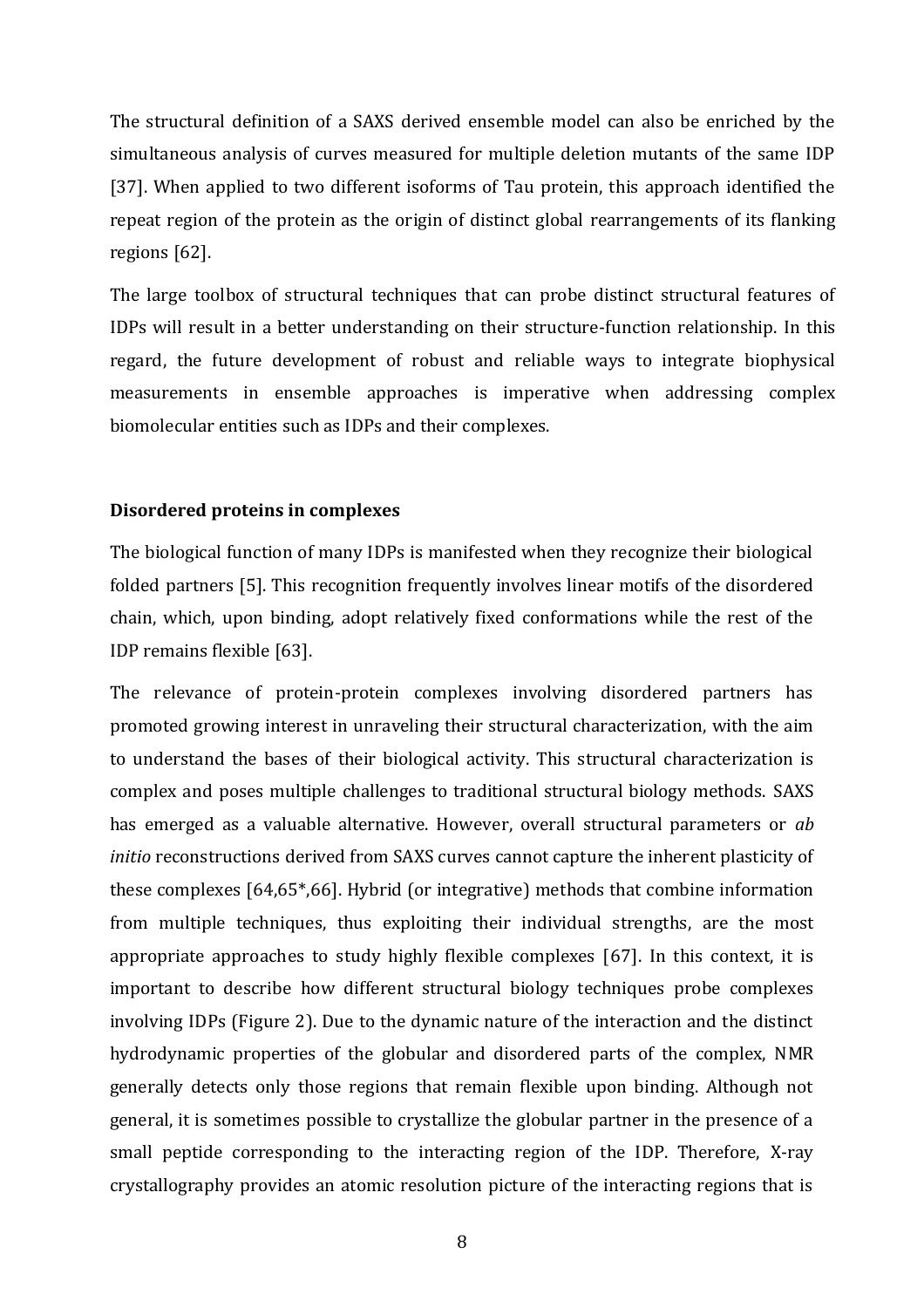complementary to NMR since the two techniques probe non-overlapping parts of the same entity [68]. Conversely, SAXS probes the complete assembly and can be used to integrate the information from both NMR and X-ray crystallography. If one of the partners is deuterated, contrast variation SANS experiments can be performed and the individual components of the assembly can be alternatively highlighted depending on the  $D_2O/H_2O$  ratio of the buffer. The power of combining multiple techniques is exemplified in the study of the interaction of the Vesicular Stomatitis Virus (VSV) nucleoprotein  $(N^0)$  and the dimeric phosphoprotein  $(P)$ , a high-affinity complex that precludes the oligomerization of N<sup>0</sup> *in vivo* [69<sup>\*\*</sup>]. Using EOM, the authors simultaneously fitted one SAXS curve and four SANS curves measured at different contrast levels for the complex of  $N^0$  with deuterated P protein. The additional information provided by the distinct contribution of the two proteins in the SANS experiments notably improved the description of the conformational properties of the complex.

In many cases, the conformational mobility of the interacting region of the IDP is reduced (or frozen) upon binding to the biological partner. There is an entropic cost associated with this rigidification that often leads to low- to moderate-affinity complexes  $(K_d > 1 \mu M)$  [\[63\]](#page-7-0). The structural modulation of the affinity is key to achieving tunable responses to external signals, thereby explaining the prevalent role of disordered proteins in signaling processes [\[2](#page-2-2)[,3\\*](#page-2-3)\*]. In the concentration range normally used in SAXS experiments, the complex is in equilibrium with the free forms of the two partners, thereby giving rise to population-weighted averaged SAXS curves (Figure 3A). This scenario can be even more complex if one or both of the partners have multiple equivalent or similar binding sites (Figure 3B,C). In this case, the polydispersity of the mixture increases as a result of the presence of several complexes with distinct stoichiometries.

<span id="page-8-0"></span>The interpretation of SAS data from polydisperse samples is challenging [70]. Although the coupling of SAXS to Size-Exclusion Chromatography (SEC-SAXS) can, in some instances, separate the components of the mixture, there are multiple examples where the coexistence of multiple species is unavoidable. In these circumstances and with the aim to isolate the contribution of the individual species within complex mixtures, analytical approaches have been developed to decompose large SAXS titration datasets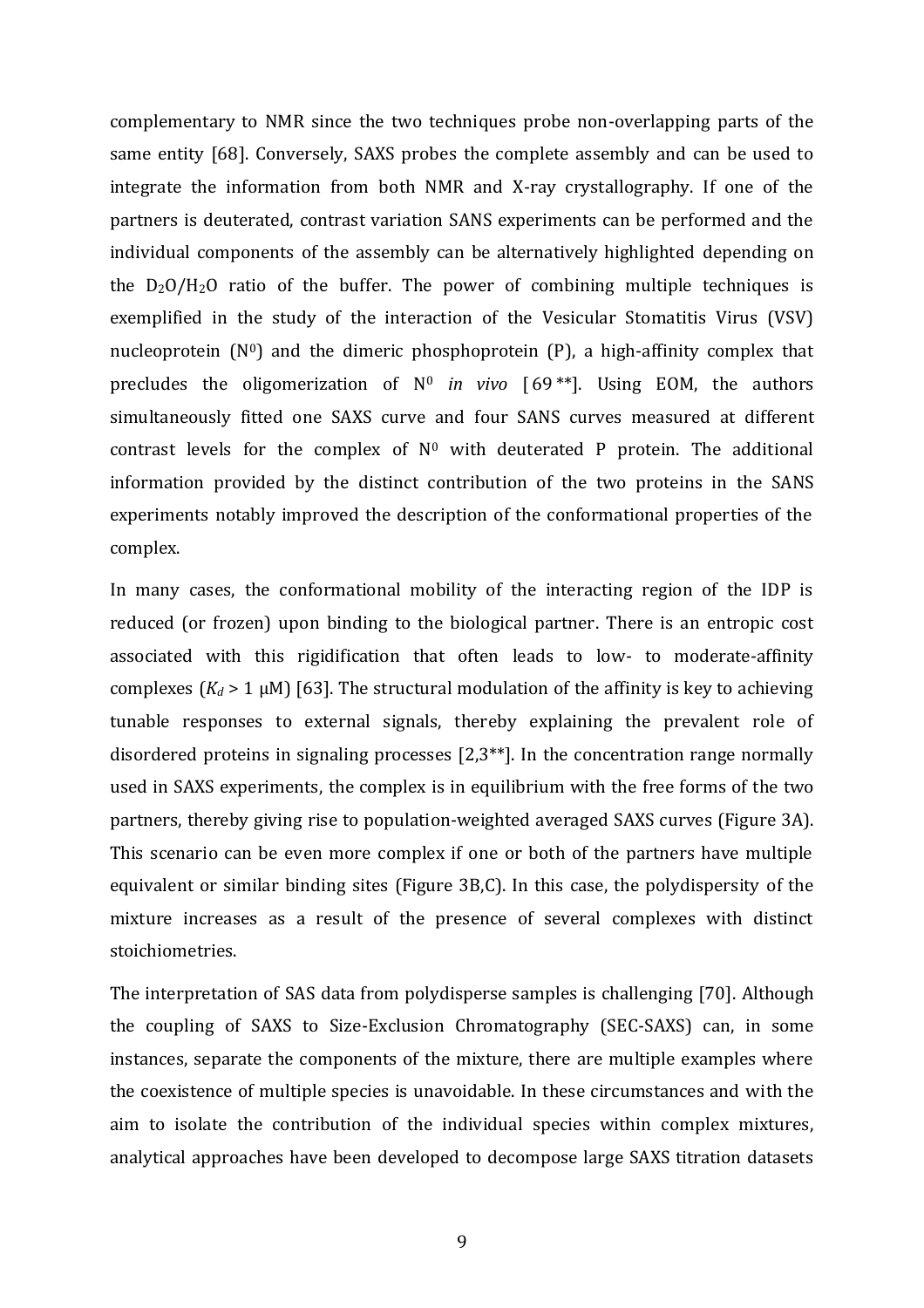[71,72]. This decomposition is easier when prior structural knowledge of the species is used for the analysis [\[70\]](#page-8-0). However, to apply this strategy to low-affinity flexible complexes, accurate conformational descriptions of all species in the free and bound forms are mandatory. The analysis of SAS data measured in samples with different relative concentrations of both partners seems the most appropriate strategy to enrich the information content in order to structurally characterize these extremely challenging scenarios (Figure 3).

#### **Conclusions and outlook**

During the last decade, SAS has been added to the toolbox of techniques used to study conformational fluctuations in proteins. This dynamic revolution of SAS is linked to the development of computational tools able to describe the conformational landscape of biomolecules and ensemble approaches with the capacity to interpret SAS data in terms of structural variability. These computational tools, which use chemical and structural knowledge of biomolecules, partially compensate for the limited amount of information coded in a SAS curve. Therefore, the capacity to fully exploit the structural information held in SAS data will necessarily be linked to the development of more advanced and precise computational approaches with specially developed force-fields. This notion is especially applicable to IDPs and IDRs, which populate a huge number of conformational states. For these proteins, SAS can be enriched with complementary information obtained by NMR, smFRET, EPR, or MS, and integrated into a common ensemble model embedding structure and dynamics. A particularly challenging subclass of IDPs is that containing Low-Complexity Regions (LCRs), which are involved in multitude of biological processes and are related to severe pathologies. LCRs are unusually simple protein sequences with a strong amino acid composition bias. The resulting similarity of chemical environments within their sequence hampers their structural characterization by NMR. SAS can be a valuable alternative through which to study this important but structurally neglected family of proteins [73,74,75].

The function of multitude of IDPs is determined by their interaction with biomolecular partners to form assemblies, which, in many cases, are of low to moderate affinity. The capacity of SAS to probe the size and shape of particles in solution places this technique in a unique position to address these polydisperse scenarios. A case in point is the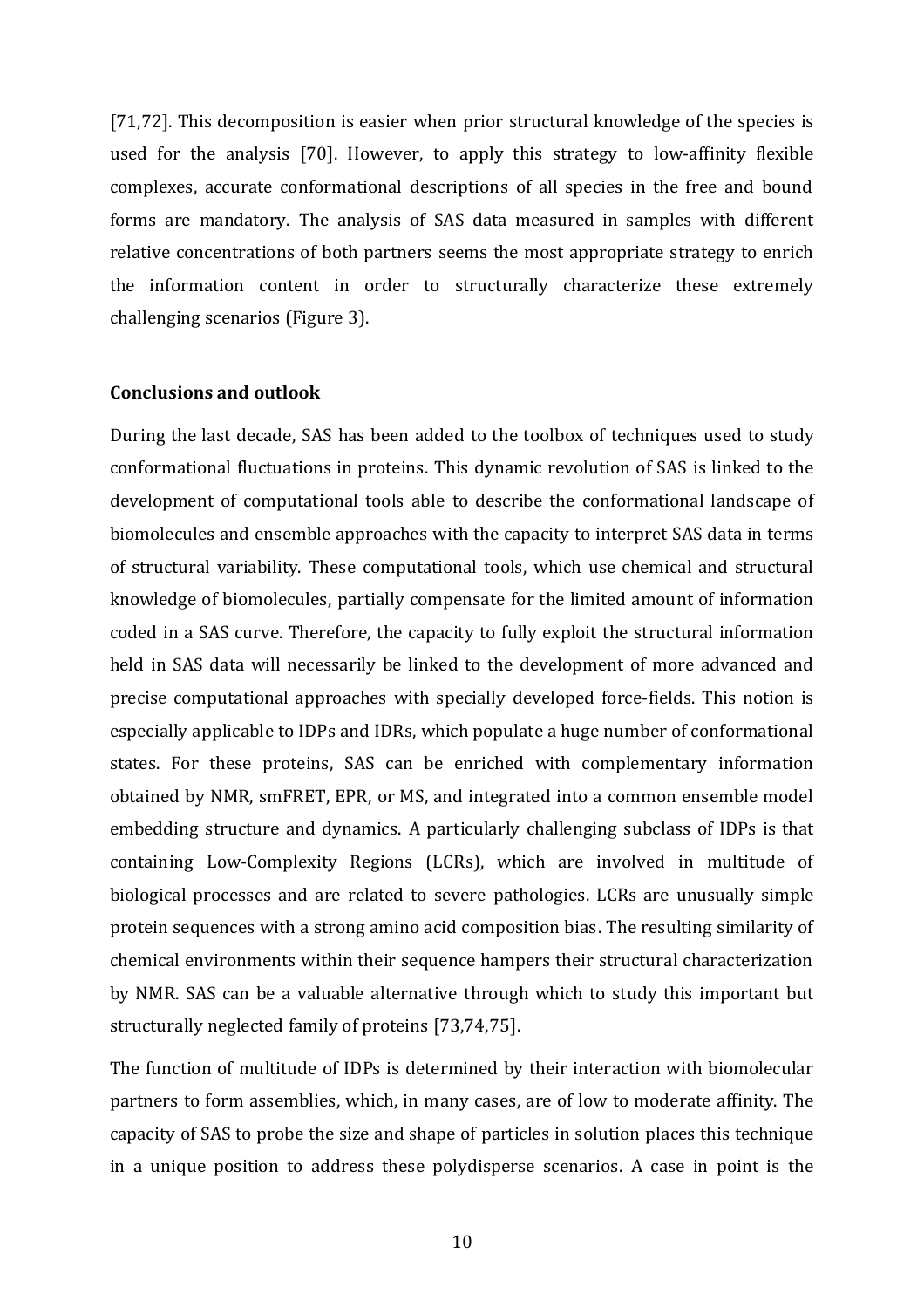fibrillation process that several IDPs undergo to form amyloids, which are linked to severe diseases. The decomposition of time-dependent SAXS datasets has been successfully used to characterize intermediate oligomeric forms [76\*,77], thereby validating SAXS as a practical tool for this purpose

The need to understand the mechanisms underlying complex cellular processes and recent technical and conceptual advances in structural biology techniques across the board have prompted researchers to tackle challenging systems that were inaccessible some years ago. Many of these systems are inherently dynamic and/or polydisperse and can be exquisitely probed by SAS. As a consequence, we anticipate that SAS will take on greater relevance in hybrid approaches where its unique information will be synergistically integrated with data from multiple sources to deliver accurate structural and dynamic models of disordered proteins and their complexes.

# **Conflict of interest statement**

Authors declare no conflict of interest

## **Acknowledgements**

This work was supported by the ERC-CoG chemREPEAT, SPIN-HD – Chaires d'Excellence 2011 from the *Agence National de Recherche* (ANR), ATIP-Avenir, and the French Infrastructure for Integrated Structural Biology (FRISBI – ANR-10-INSB-05-01) to PB. FHT is supported by INSERM and the Sapere Aude Programme SAFIR of the University of Copenhagen. AU is supported by a grant from the *Fondation pour la Recherche Médicale*.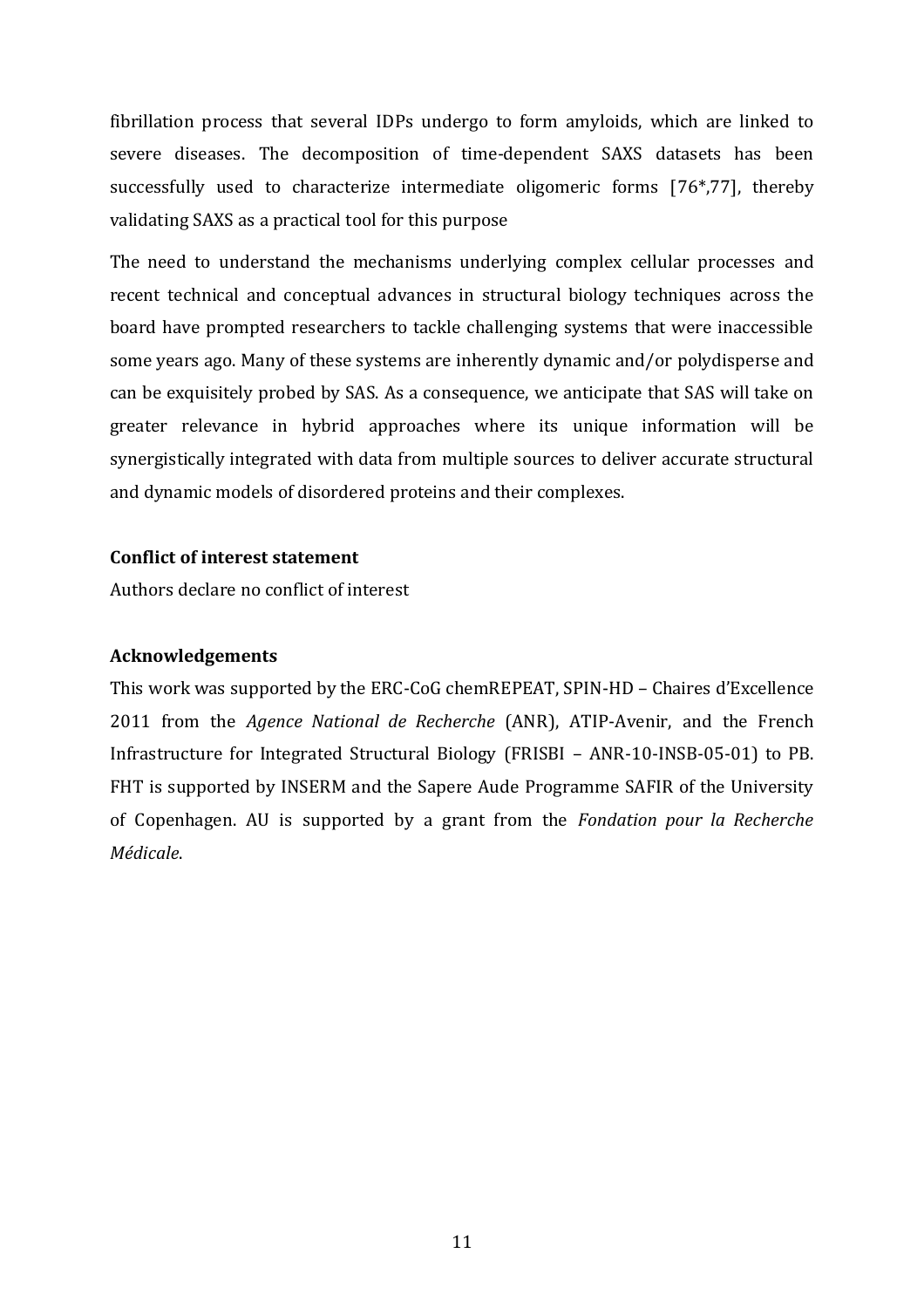# **References and recommended reading**

 $\overline{a}$ 

[1] Dunker AK, Brown CJ, Lawson JD, Iakoucheva LM, Obradovic Z: **Intrinsic disorder and protein function**. *Biochemistry* 2002, **41**:6573-6582.

[2] Wright PE, Dyson HJ: **Intrinsically disordered proteins in cellular signalling and regulation**. *Nat Rev Mol Cell Biol* 2015, **16** :18-29.

[3\*\*] Csizmok V, Follis AV, Kriwacki RW, Forman-Kay JD : **Dynamic Protein Interaction Networks and New Structural Paradigms in Signaling**. *Chem Rev* 2016, **116**:6424- 6462.

*Excellent review with a very complete list of references on the unique mechanisms used by disordered proteins to perform very specific functions in signaling processes. A description is provided of the present knowledge on the emerging field of phase separation induced by the interaction of IDRs with RNA.*

[4] Xie H, Vucetic S, Iakoucheva LM, Oldfield CJ, Dunker AK, Uversky VN, Obradovic Z : **Functional anthology of intrinsic disorder. 1. Biological processes and functions of proteins with long disordered regions**. *J Proteome Res* 2007, **6**:1882-98

[5] Tompa P, Schad E, Tantos A, Kalmar L: I**ntrinsically disordered proteins: emerging interaction specialists**. *Curr Opin Struct Biol* 2015, **35**:49-59.

[6] Dunker AK, Cortese MS, Romero P, Iakoucheva LM, Uversky VN: **Flexible nets. The roles of intrinsic disorder in protein interaction networks.** *FEBS J* 2005, **272**:5129- 5148.

[7] Kim PM, Sboner A, Xia Y, Gerstein M: **The role of disorder in interaction networks: A structural analysis**. *Mol Systems Biol* 2008, **4**:179.

[8] Dyson HJ, Wright PE: **Unfolded proteins and protein folding studied by NMR**. *Chem Rev* 2004, **104**:3607-3622.

[9] Jensen MR, Ruigrok RWH, Blackledge M: **Describing intrinsically disordered proteins at atomic resolution by NMR**. *Curr Opin Struct Biol* 2013, **23** :426-435.

[10] Feigin LA, Svergun DI: **Structure analysis by small-angle X-ray and neutron scattering**. 1987, New York: Plenum Press.

[11] Putnam CD, Hammel M, Hura GL, Tainer JA: **X-ray solution scattering (SAXS) combined with crystallography and computation: defining accurate macromolecular structures, conformations and assemblies in solution**. *Quart Rev Biophys* 2007, **40**:191-285.

[12] Jacques DA, Trewhella J: **Small-angle scattering for structural for structural biology-expanding the frontier while avoiding the pitfalls**. *Protein Sci* 2010, **19**:642- 657.

[13] Doniach S: **Changes in biomolecular conformation seen by small angle X-ray scattering**. *Chem Rev* 2001, **101**:1763-1778.

[14] Bernadó P, Svergun DI: **Structural analysis of intrinsically disordered proteins by small-angle X-ray scattering**. *Mol Biosyst* 2012, **8**:151-167.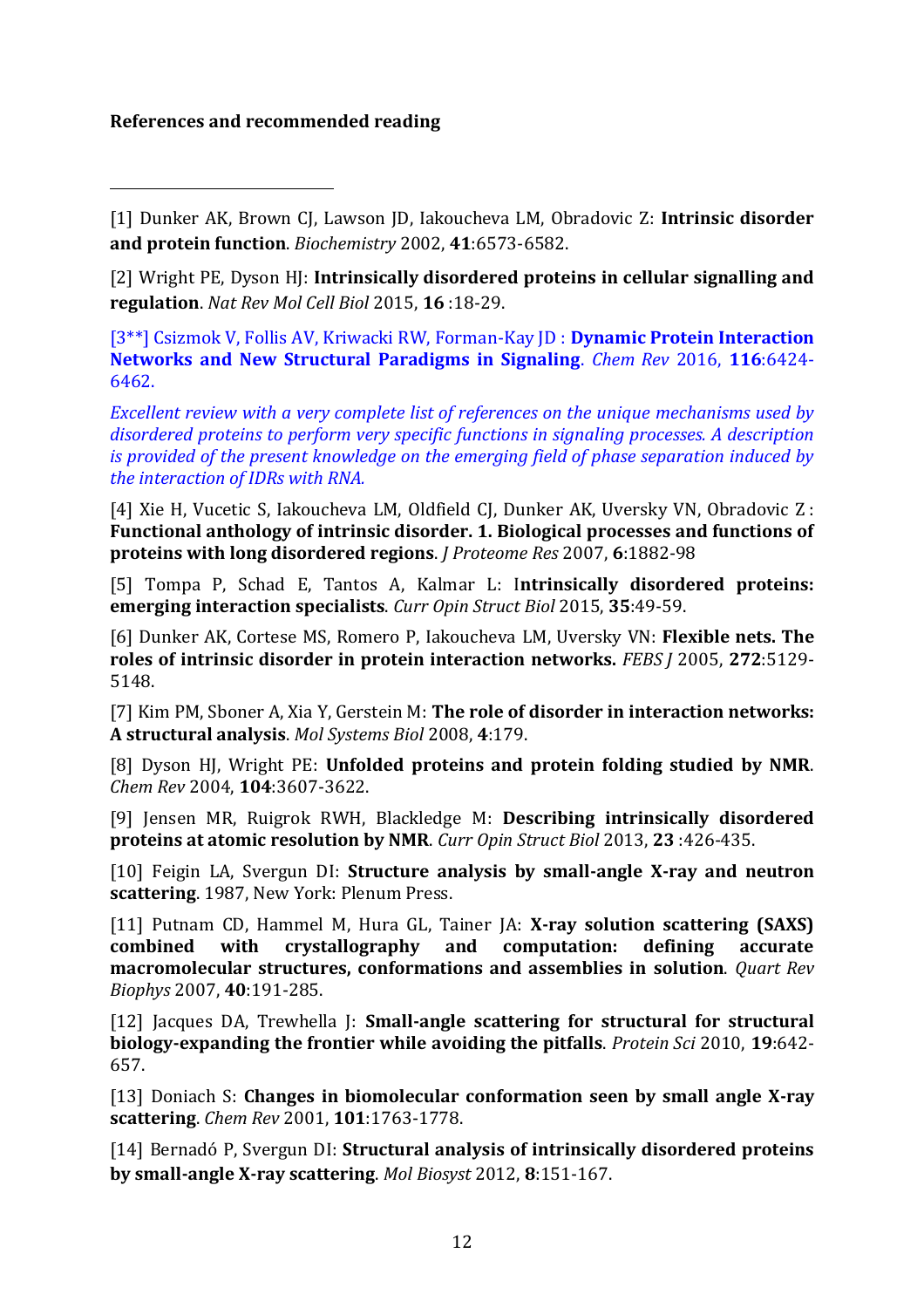[15] Receveur-Brechot V, Durand D: **How random are intrinsically disordered proteins? A small angle scattering perspective**. *Curr Protein Pept Sci* 2012, **13**:55-75.

 $\overline{a}$ 

[16] Bernadó P, Blackledge M: **Structural Biology: Proteins in dynamic equilibrium**. *Nature* 2010, **468**:1046-1048.

[17] Zhou H-X: **Polymer models of protein stability, folding, and interactions**. *Biochemistry* 2004, **43**:2141-2154.

[18] Jha AK, Colubri A, Freed KF, Sosnick TR: **Statistical coil model of the unfolded state: resolving the reconciliation problem**. *Proc Natl Acad Sci USA* 2005, **102**:13099- 13104.

[19] Bernadó P, Blanchard L, Timmins P, Marion D, Ruigrok RW, Blackledge M : **A structural model for unfolded proteins from residual dipolar couplings and smallangle x-ray scattering**. *Proc Natl Acad Sci USA* 2005, **102**:17002-17007.

[20\*] Ozenne V, Bauer F, Salmon L, Huang J, Jensen MR, Segard S, Bernadó P, Charavay C, Blackledge M: **Flexible-meccano:a tool for the generation of explicit ensemble descriptions of intrinsically disordered proteins and their associated experimental observables**. *Bioinformatics* 2012, **28**:1463-1470.

*Description of Flexible-Meccano. This software computes ensembles of IDPs based on the conformational sampling found in coil regions of crystallographic structures. The program computes averaged RDCs and PREs from the ensembles, and provides scripts to add side chains, and to compute CSs and SAXS data.* 

[21] Vitalis A, Pappu, RV: **ABSINTH: A new continuum solvation model for simulations of polypeptides in aqueous solutions**. *J Comput Chem* 2009, **30**:673–699.

[22] Best RB, Zheng W, Mittal J: **Balanced protein-water interactions improve properties of disordered proteins and non-specific protein associantion**. *J Chem Theory Comput* 2014, **10**:5113−5124.

[23] Henriques J, Cragnell C, Skepö M: **Molecular dynamics simulations of intrinsically disordered proteins: Force field evaluation and comparison with experiment**. *J Chem Theory Comput* 2015, **11**:3420-3431.

[24] Mercadante D, Milles S, Fuertes G, Svergun DI, Lemke EA, Gräter F: **Kirkwood-Buff Approach Rescues Overcollapse of a Disordered Protein in Canonical Protein Force Fields**. *J Phys Chem B* 2015, **119**:7975-7984

[25] Chebaro Y, Ballard AJ, Chakraborty D, Wales DJ: **Intrinsically disordered energy landscapes**. *Sci Rep* 2015, **5**:10386.

[26] Zerze GH, Miller CM, Granata D, Mittal J: **Free energy surface of an intrinsically disordered protein: Comparison between temperature replica exchange molecular dynamics and bias-exchange metadynamics**. *J Chem Theory Comput* 2015, **11**:2776-2782.

[27] Lee KH, Chen J: **Multiscale Enhanced Sampling of Intrinsically Disordered Protein Conformations**. *J Comput Chem*2016, **37**:550-557.

[28] Dedmon M, Lindorff-Larsen K, Christodoulou J, Vendruscolo M, Dobson CM: **Mapping long-range interactions in alpha-synuclein using spin-label NMR and ensemble molecular dynamics simulations**. *J Am Chem Soc* 2005, **127**:476-477.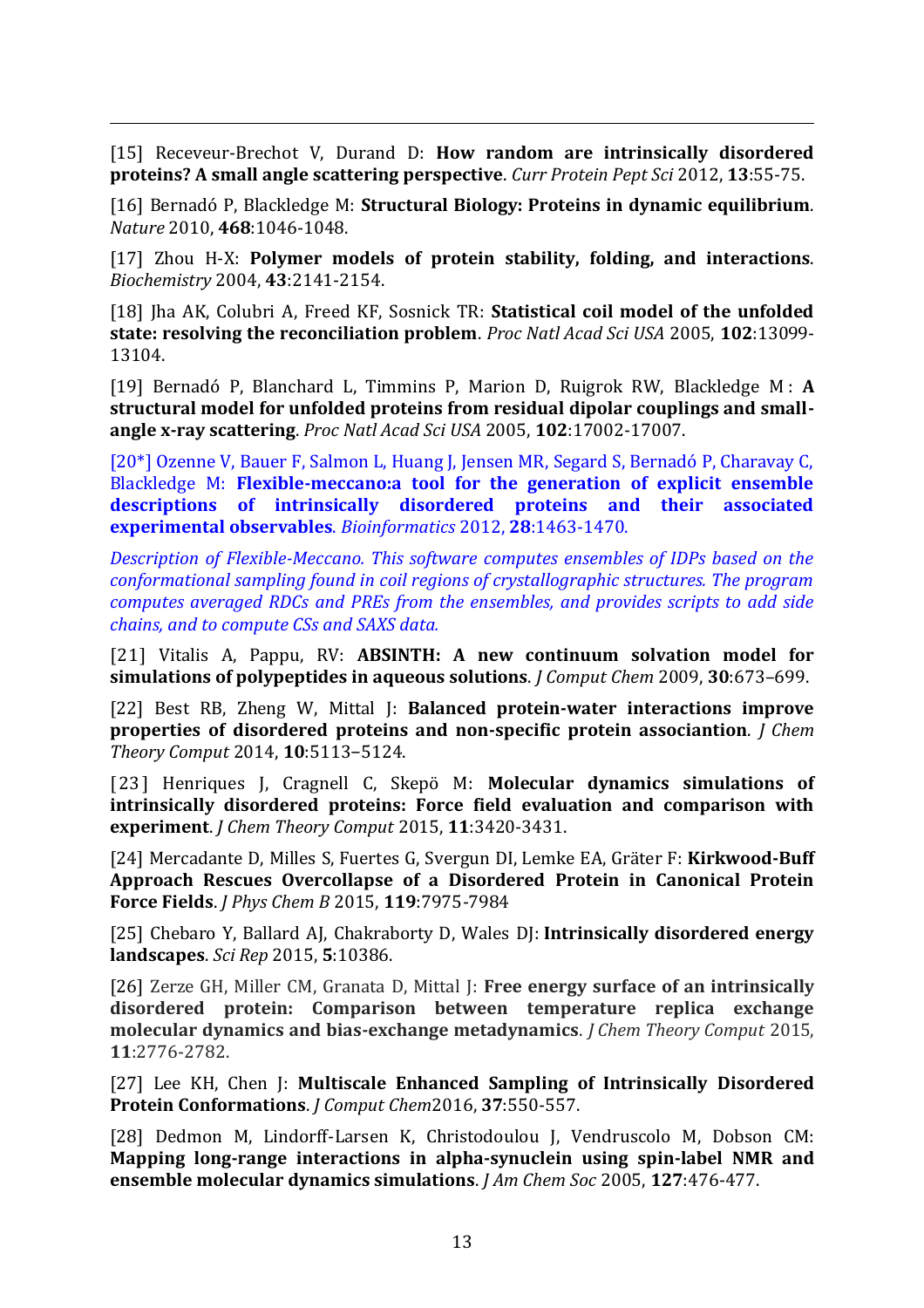[29]Mukrasch MD, Markwick P, Biernat J, Bergen Mv, Bernadó P, Griesinger C, Mandelkow E, Zweckstetter M, Blackledge M: **Highly populated turn conformations in natively unfolded tau protein identified from residual dipolar couplings and molecular simulation**. *J Am Chem Soc* 2007, **129**:5235-5243.

 $\overline{a}$ 

[30] Wu K-P, Weinstock DS, Narayanan C, Levy RM, Baum J: **Structural reorganization of α-synuclein at low pH observed by NMR and REMD simulations**. *J Mol Biol* 2009, 391:784-796.

[31] Kohn JE, Millett IS, Jacob J, Zagrovic B, Dillon TM, Cingel N, Dothager RS, Seifert S, Thiyagarajan P, Sosnick TR, Hasan MZ, Pande VS, Ruczinski I, Doniach S, Plaxco KW: **Random-coil behavior and the dimensions of chemically unfolded proteins**. *Proc Natl Acad Sci USA* 2004, **101**:12491-12496.

[32] Bernadó P, Blackledge M: **A self-consistent description of the conformational behavior of chemically denatured proteins from NMR and small angle scattering**. *Biophys J* 2009, **97**:2839-2845.

[33] Mukrasch MD, Markwick P, Biernat J, Bergen Mv, Bernadó P, Griesinger C, Mandelkow E, Zweckstetter M, Blackledge M : **Highly populated turn conformations in natively unfolded tau protein identified from residual dipolar couplings and molecular simulation**. J Am Chem Soc. 2007, 129:5235-5243.

[34] Zagrovic B, Lipfert J, Sorin EJ, Millett IS, van Gunsteren WF, Doniach S, Pande VS: **Unusual compactness of a polyproline type II structure**. *Proc. Natl. Acad. Sci. USA* 2005, **102**:11698-11703.

[35] Wells M, Tidow H, Rutherford TJ, Markwick P, Jensen MR, E. Mylonas, Svergun DI, Blackledge M, Fersht AR: **Structure of tumor suppressor p53 and its intrinsically disordered N-terminal transactivation domain**. *Proc Natl Acad Sci USA* 2008, **105**:5762-5767.

[36] De Biasio A, Ibáñez de Opakua A, Cordeiro TN, Villate M, Merino N, Sibille N, Lelli M, Diercks T, Bernadó P, Blanco FJ : **p15PAF is an intrinsically disordered protein with nonrandom structural preferences at sites of interaction with other proteins**. *Biophys J* 2014, **106**:865-874.

[37] [Bernadó P,](http://www.ncbi.nlm.nih.gov/pubmed/?term=Bernad%C3%B3%20P%5BAuthor%5D&cauthor=true&cauthor_uid=17411046) [Mylonas E,](http://www.ncbi.nlm.nih.gov/pubmed/?term=Mylonas%20E%5BAuthor%5D&cauthor=true&cauthor_uid=17411046) [Petoukhov MV,](http://www.ncbi.nlm.nih.gov/pubmed/?term=Petoukhov%20MV%5BAuthor%5D&cauthor=true&cauthor_uid=17411046) [Blackledge M,](http://www.ncbi.nlm.nih.gov/pubmed/?term=Blackledge%20M%5BAuthor%5D&cauthor=true&cauthor_uid=17411046) [Svergun DI](http://www.ncbi.nlm.nih.gov/pubmed/?term=Svergun%20DI%5BAuthor%5D&cauthor=true&cauthor_uid=17411046) : **Structural characterization of flexible proteins using small-angle X-ray scattering**. *J Am Chem Soc* 2007, **129**:5656-5664.

[38] [Tria G,](http://www.ncbi.nlm.nih.gov/pubmed/?term=Tria%20G%5BAuthor%5D&cauthor=true&cauthor_uid=25866658) [Mertens HD,](http://www.ncbi.nlm.nih.gov/pubmed/?term=Mertens%20HD%5BAuthor%5D&cauthor=true&cauthor_uid=25866658) [Kachala M,](http://www.ncbi.nlm.nih.gov/pubmed/?term=Kachala%20M%5BAuthor%5D&cauthor=true&cauthor_uid=25866658) [Svergun DI](http://www.ncbi.nlm.nih.gov/pubmed/?term=Svergun%20DI%5BAuthor%5D&cauthor=true&cauthor_uid=25866658) : **Advanced ensemble modelling of flexible macromolecules using X-ray solution scattering**. *IUCrJ* 2015, **2**:207-217.

[39] Pelikan M, Hura GL, Hammel M: **Structure and flexibility within proteins as identified through small angle X-ray scattering**. *Gen Physiol Biophys* 2009, **28**:174- 189.

[40] Yang S, Blachowicz L, Makowski L, Roux B: **Multidomain assembled states of Hck tyrosine kinase in solution**. *Proc Natl Acad Sci USA* 2010, **107**:15757-15762.

[41] Bertini I, Giachetti A, Luchinat C, Parigi G, Petoukhov MV, Pierattelli R, Ravera E, Svergun DI : **Conformational space of flexible biological macromolecules from average data**. *J Am Chem Soc* 2010, **132**:13553-13558.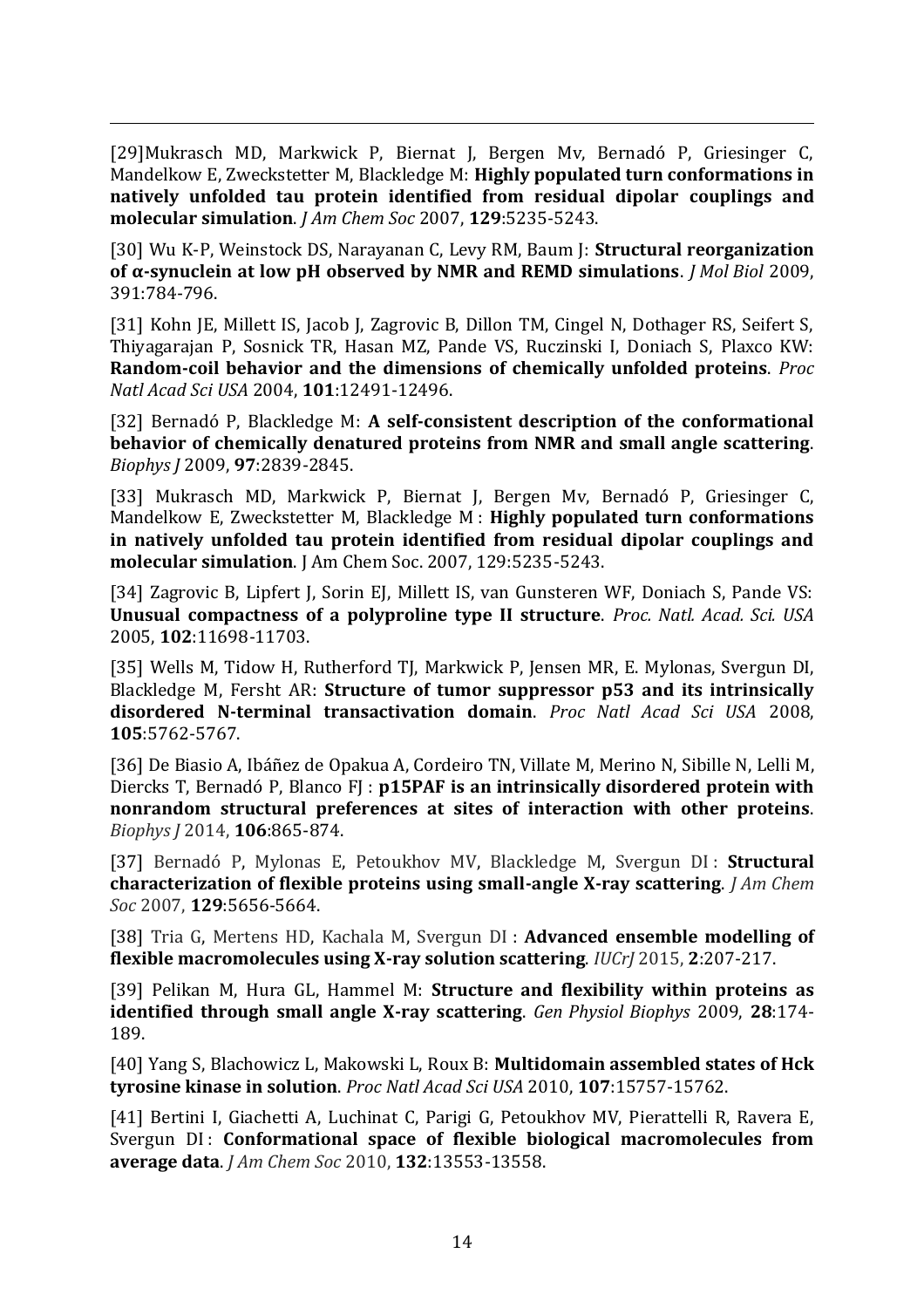[42] Rozycki B, Kim YC, Hummer G: **SAXS ensemble refinement of ESCRT-III CHMP3 conformational transitions**. *Structure* 2011, 19:109-116.

 $\overline{a}$ 

[43] [Daughdrill GW,](http://www.ncbi.nlm.nih.gov/pubmed/?term=Daughdrill%20GW%5BAuthor%5D&cauthor=true&cauthor_uid=21979461) [Kashtanov S,](http://www.ncbi.nlm.nih.gov/pubmed/?term=Kashtanov%20S%5BAuthor%5D&cauthor=true&cauthor_uid=21979461) [Stancik A,](http://www.ncbi.nlm.nih.gov/pubmed/?term=Stancik%20A%5BAuthor%5D&cauthor=true&cauthor_uid=21979461) [Hill SE,](http://www.ncbi.nlm.nih.gov/pubmed/?term=Hill%20SE%5BAuthor%5D&cauthor=true&cauthor_uid=21979461) [Helms G,](http://www.ncbi.nlm.nih.gov/pubmed/?term=Helms%20G%5BAuthor%5D&cauthor=true&cauthor_uid=21979461) [Muschol M,](http://www.ncbi.nlm.nih.gov/pubmed/?term=Muschol%20M%5BAuthor%5D&cauthor=true&cauthor_uid=21979461) [Receveur-](http://www.ncbi.nlm.nih.gov/pubmed/?term=Receveur-Br%C3%A9chot%20V%5BAuthor%5D&cauthor=true&cauthor_uid=21979461)[Bréchot V,](http://www.ncbi.nlm.nih.gov/pubmed/?term=Receveur-Br%C3%A9chot%20V%5BAuthor%5D&cauthor=true&cauthor_uid=21979461) [Ytreberg FM](http://www.ncbi.nlm.nih.gov/pubmed/?term=Ytreberg%20FM%5BAuthor%5D&cauthor=true&cauthor_uid=21979461) : **Understanding the structural ensembles of a highly extended disordered protein**. *Mol Biosyst* 2012, **8**:308-319.

[44] Antonov LD, Olsson S, Boomsma W, Hamelryck T : **Bayesian inference of protein ensembles from SAXS data**. *Phys Chem Chem Phys* 2016, **18**:5832-5838.

[45\*] Shkumatov AV, Chinnathambi S, Mandelkow E, Svergun DI : **Structural memory of natively unfolded tau protein detected by small-angle X-ray scattering**. *Proteins* 2011, **79**:2122-2131.

*Interesting article reporting on the conformational changes experienced by Tau protein when submitted to temperature jumps. Although the authors do not provide a precise explanation on the origin of this phenomenon, it reflects that there are probably structural features in IDPs that have not been unveiled yet.* 

[46] Kjaergaard M, Nørholm AB, Hendus-Altenburger R, Pedersen SF, Poulsen FM, Kragelund BB : **Temperature-dependent structural changes in intrinsically disordered proteins: formation of alpha-helices or loss of polyproline II?** *Protein Sci* 2010, **19**:1555-1564.

[47] Leyrat C, Jensen MR, Ribeiro EA Jr, Gérard FC, Ruigrok RW, Blackledge M, Jamin M : **The N(0)-binding region of the vesicular stomatitis virus phosphoprotein is globally disordered but contains transient α-helices**. *Protein Sci* 2011, **20**:542-556.

[48] Stott K, Watson M, Howe FS, Grossmann JG, Thomas JO : **Tail-mediated collapse of HMGB1 is dynamic and occurs via differential binding of the acidic tail to the A and B domains**. *J Mol Biol* 2010, **403**:706-722.

[49] Sibille N, Bernadó P : **Structural characterization of intrinsically disordered proteins by the combined use of NMR and SAXS**. *Biochem Soc Trans*. 2012, **40**:955- 962.

[50] Jensen MR, Zweckstetter M, Huang JR, Blackledge M : **Exploring free-energy landscapes of intrinsically disordered proteins at atomic resolution using NMR spectroscopy**. *Chem Rev* 2014, **114**:6632-6660.

[51] Marsh JA, Neale C, Jack FE, Choy WY, Lee AY, Crowhurst KA, Forman-Kay JD: **Improved structural characterizations of the drkN SH3 domain unfolded state suggest a compact ensemble with native-like and non-native structure**. *J Mol Biol* 2007, **367**:1494-1510.

[52] Krzeminski M, Marsh JA, Neale C, Choy WY, Forman-Kay JD : **Characterization of disordered proteins with ENSEMBLE**. *Bioinformatics* 2013, **29**:398-399.

[53] Jensen MR, Houben K, Lescop E, Blanchard L, Ruigrok RW, Blackledge M : **Quantitative conformational analysis of partially folded proteins from residual dipolar couplings: application to the molecular recognition element of Sendai virus nucleoprotein**. *J Am Chem Soc* 2008, **130**:8055-8061.

[54\*\*] Schwalbe M, Ozenne V, Bibow S, Jaremko M, Jaremko L, Gajda M, Jensen MR, Biernat J, Becker S, Mandelkow E, Zweckstetter M, Blackledge M: **Predictive Atomic**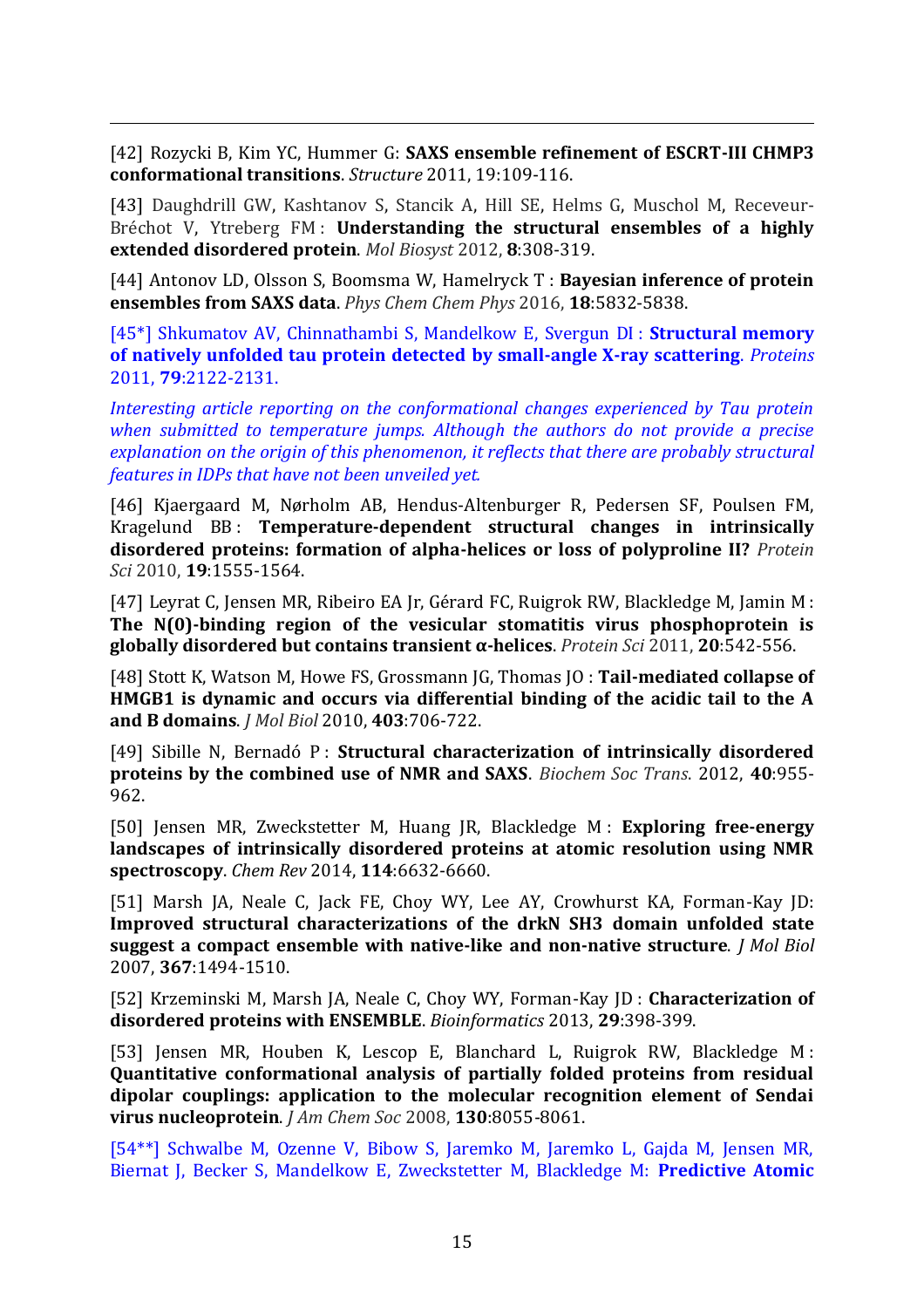**Resolution Descriptions of Intrinsically Disordered hTau40 and α-Synuclein in Solution from NMR and Small Angle Scattering**. *Structure* 2014, **22**:238–249.

 $\overline{a}$ 

*Seminal study on the structural properties of α-synuclein and Tau. Using ASTEROIDS the authors interpreted complete CS, RDC and PRE datasets in combination with SAXS data to deliver conformational ensembles of both proteins. The most relevant part part of the article is the extensive cross-validation analyses that demonstrate the accuracy of the structural models.*

[55] Delaforge E, Milles S, Bouvignies G, Bouvier D, Boivin S, Salvi N, Maurin D, Martel A, Round A, Lemke EA, Jensen MR, Hart DJ, Blackledge M : **Large-Scale Conformational Dynamics Control H5N1 Influenza Polymerase PB2 Binding to Importin α**. *J Am Chem Soc* 2015, **137**:15122-15134.

[56] Boura E, Rózycki B, Herrick DZ, Chung HS, Vecer J, Eaton WA, Cafiso DS, Hummer G, Hurley JH: **Solution structure of the ESCRT-I complex by small-angle X-ray scattering, EPR, and FRET spectroscopy**. *Proc Natl Acad Sci USA*. 2011, **108**:9437- 9442.

[57\*\*] Boura E, Różycki B, Chung HS, Herrick DZ, Canagarajah B, Cafiso DS, Eaton WA, Hummer G, Hurley JH : **Solution structure of the ESCRT-I and -II supercomplex: implications for membrane budding and scission**. *Structure* 2012, **20**:874-886.

*In this study the ensemble description of the flexible complex formed by ESCRT-I and II is obtained. The authors integrate SAXS, smFRET and EPR data to define the complex. A protocol is introduced in order to find the minimal number of components in the ensemble with the capacity to properly describe the three sources of data.*

[58] Konermann L, Vahidi S, Sowole MA. **Mass spectrometry methods for studying structure and dynamics of biological macromolecules**. *Anal Chem* 2014, 86, 213-232.

[59] Borysik AJ, Kovacs D, Guharoy M, Tompa P. **Ensemble Methods Enable a New Definition for the Solution to Gas-Phase Transfer of Intrinsically Disordered Proteins.** *J Am Chem Soc* 2015, 137, 13807-13817.

[60] Keppel TR, Weis DD. **Mapping residual structure in intrinsically disordered proteins at residue resolution using millisecond hydrogen/deuterium exchange and residue averaging**. *J Am Soc Mass Spectrom* 2015, 26, 547-554.

[61] O'Brien DP, Hernandez B, Durand D, Hourdel V, Sotomayor-Pérez AC, Vachette P, Ghomi M, Chamot-Rooke J, Ladant D, Brier S, Chenal A **Structural models of intrinsically disordered and calcium-bound folded states of a protein adapted for secretion.** *Sci Rep* 2015, 5, 14223.

[62] Mylonas E, Hascher A, Bernadó P, Blackledge M, Mandelkow E, Svergun DI. **Domain conformation of tau protein studied by solution small-angle X-ray scattering**. *Biochemistry* 2008, **47**:10345-10353.

[63] Sharma R, Raduly Z, Miskei M, Fuxreiter M: **Fuzzy complexes: Specific binding without complete folding.** *FEBS Lett* 2015, **589**: 2533–2542.

[64] Shell SS, Putnam CD, Kolodner RD: **The N terminus of Saccharomyces cerevisiae Msh6 is an unstructured tether to PCNA**. *Mol Cell* 2007, **26**:565–578.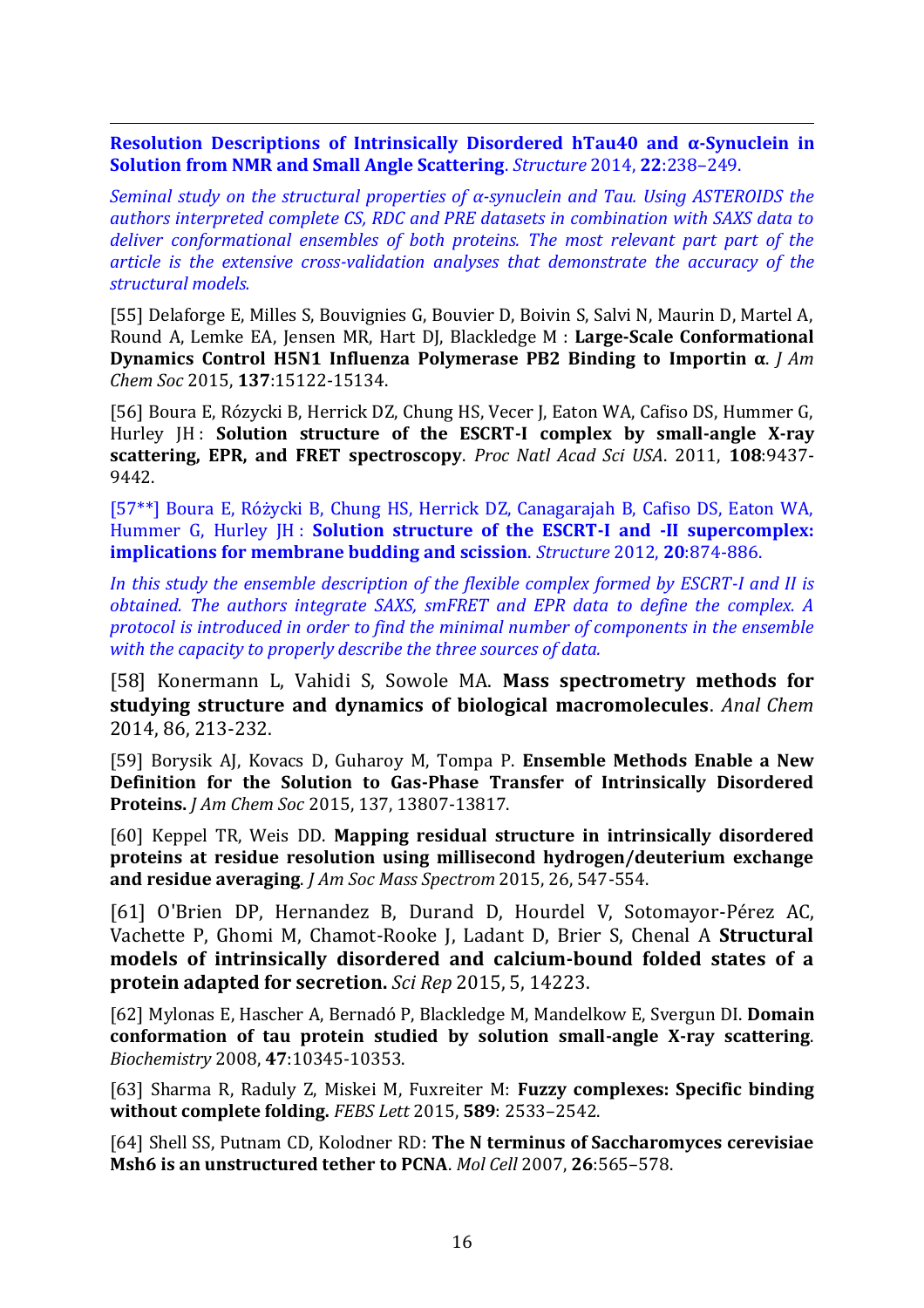[65\*] Rochel N, Ciesielski F, Godet J, Moman E, Roessle M, Peluso-Iltis C, Moulin M, Haertlein M, Callow P, Mély Y, Svergun DI, Moras D: **Common architecture of nuclear receptor heterodimers on DNA direct repeat elements with different spacings**. *Nat Struct Mol Biol* 2011, **18**:564–570.

 $\overline{a}$ 

*Using a combination of SAXS, SANS and smFRET the authors studied the structure of three hormonal nuclear receptor heterodimers in complex with cognate dsDNA and intrinsically disordered co-activators. Although using* ab initio *reconstructions, the asymmetric singlybound nature of the complex with the co-activator is demonstrated. Excellent study that highlights the power of SAXS/SANS to characterize complex biomolecular entities.*

[66] Devarakonda S, Gupta K, Chalmers MJ, Hunt JF, Griffin PR, Van Duyne GD, Spiegelman BM: **Disorder-to-order transition underlies the structural basis for the assembly of a transcriptionally active PGC-1α/ERRγ complex**. *Proc Natl Acad Sci USA* 2011, **108**:18678–18683.

[67] Różycki B, Boura E : **Large, dynamic, multi-protein complexes: a challenge for structural biology**. *J Phys Condens Matter*. 2014, 26:463103.

[68] De Biasio A, de Opakua AI, Mortuza GB, Molina R, Cordeiro TN, Castillo F, Villate M, Merino N, Delgado S, Gil-Cartón D, Luque I, Diercks T, Bernadó P, Montoya G, Blanco FJ : **Structure of p15(PAF)-PCNA complex and implications for clamp sliding during DNA replication and repair**. *Nat Commun* 2015, **6**:6439.

[69\*\*] Yabukarski F, Leyrat C, Martinez N, Communie G, Ivanov I, Ribeiro EA Jr, Buisson M, Gerard FC, Bourhis JM, Jensen MR, Bernadó P, Blackledge M, Jamin M : **Ensemble Structure of the Highly Flexible Complex Formed between Vesicular Stomatitis Virus Unassembled Nucleoprotein and its Phosphoprotein Chaperone**. *J Mol Biol* 2016, **428**:2671-94.

*In this study the ensemble structure of the viral complex between the nucleocapsid protein N<sup>0</sup> and the phosphoprotein P is determined. The ensemble description is performed using the EOM approach. The novelty of the study is the simultaneous description of the SAXS data of the complex with SANS curves measured at four different contrast levels. This is the first study that profits from the rich information from contrast variation in the context of highly flexible biomolecular complexes using ensemble approaches.*

[70] Tuukkanen AT, Svergun DI : **Weak protein-ligand interactions studied by smallangle X-ray scattering**. *FEBS J* 2014, **281**:1974-87.

[71] Blobel J, Bernadó P, Svergun DI, Tauler R, Pons M : **Low-resolution structures of transient protein-protein complexes using small-angle X-ray scattering**. *J Am Chem Soc* 2009, **131**:4378-86.

[ 72 ] Chandola H, Williamson TE, Craig BA, Friedman AM, Bailey-Kellogg C: **Stoichiometries and affinities of interacting proteins from concentration series of solution scattering data: decomposition by least squares and quadratic optimization**. *J Appl Crystallogr* 2014, **47**:899-914.

[73] Greving I, Dicko C, Terry A, Callow P, Vollrath F : **Small angle neutron scattering of native and reconstituted silk fibroin**. *Soft Matter* 2010, **6**:4389.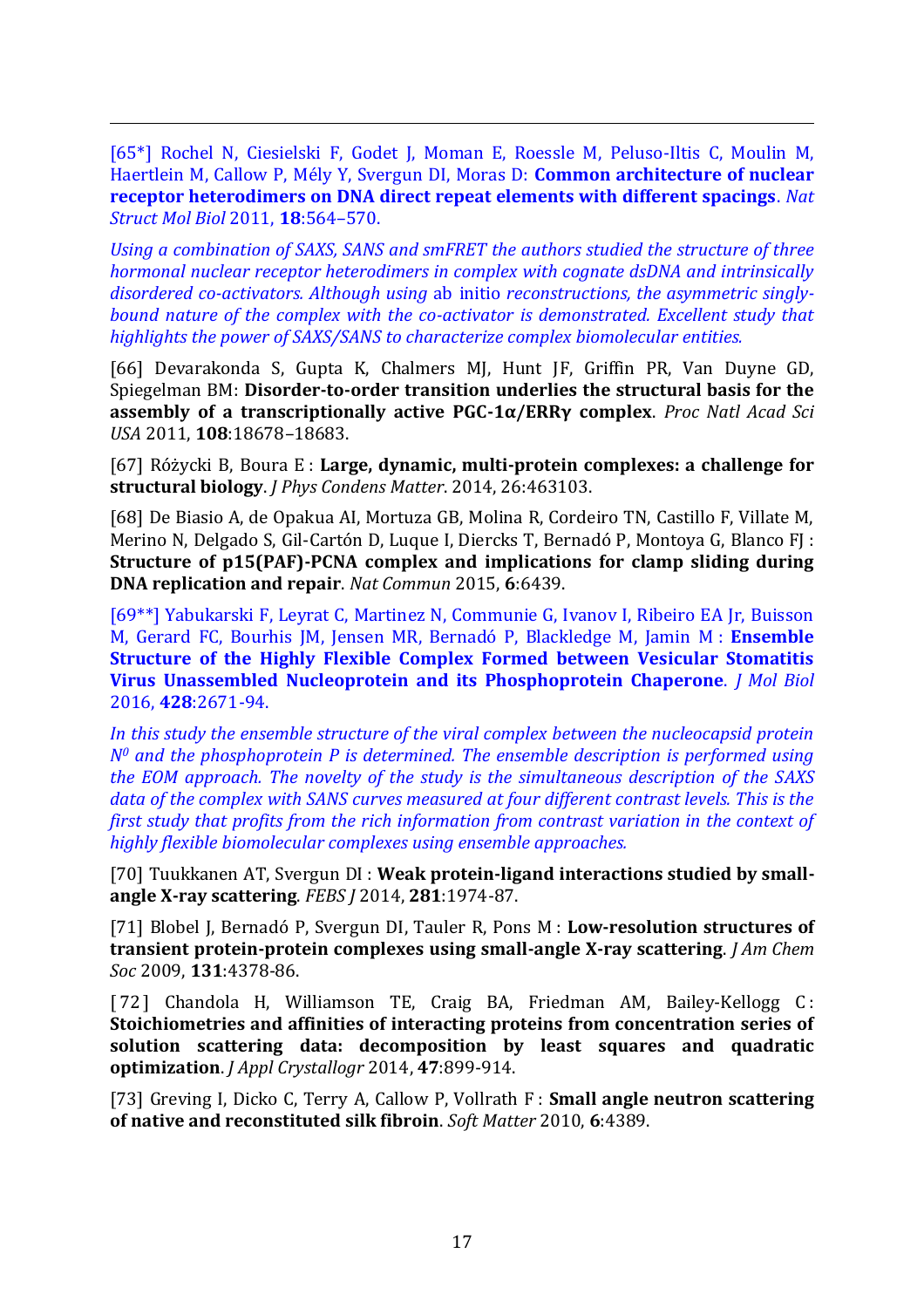[74] Boze H, Marlin T, Durand D, Pérez J, Vernhet A, Canon F, Sarni-Manchado P, Cheynier V, Cabane B : **Proline-rich salivary proteins have extended conformations**. *Biophys J* 2010, **99**:656–665.

 $\overline{a}$ 

[75] Owens GE, New DM, West AP, Bjorkman PJ : **Anti-PolyQ Antibodies Recognize a Short PolyQ Stretch in Both Normal and Mutant Huntingtin Exon 1**. *J Mol Biol* 2015, **427**:2507–2519.

[76\*] Vestergaard B, Groenning M, Roessle M, Kastrup JS, van de Weert M, Flink JM, Frokjaer S, Gajhede M, Svergun DI: **A helical structural nucleus is the primary elongating unit of insulin amyloid fibrils**. *PLoS Biol* 2007, **5**:1089–1097.

*Pioneering study on the characterization of fibrillating proteins using SAXS. The fibrillation of insulin is monitored by SAXS in a time-dependent manner. The resulting curves are the population-weigted averages of all species co-existing in solution. In an arduous procedure, the species-pure curves for the three main components of the mixtures were decomposed allowing their structural characterization including their molecular weight, oligomerization state, and 3D arrangement.*

[77] Giehm L, Svergun DI, Otzen DE, Vestergaard B **Low-resolution structure of a vesicle disrupting alpha-synuclein oligomer that accumulates during fibrillation**. *Proc Natl Acad Sci USA* 2011, **108**:3246–3251.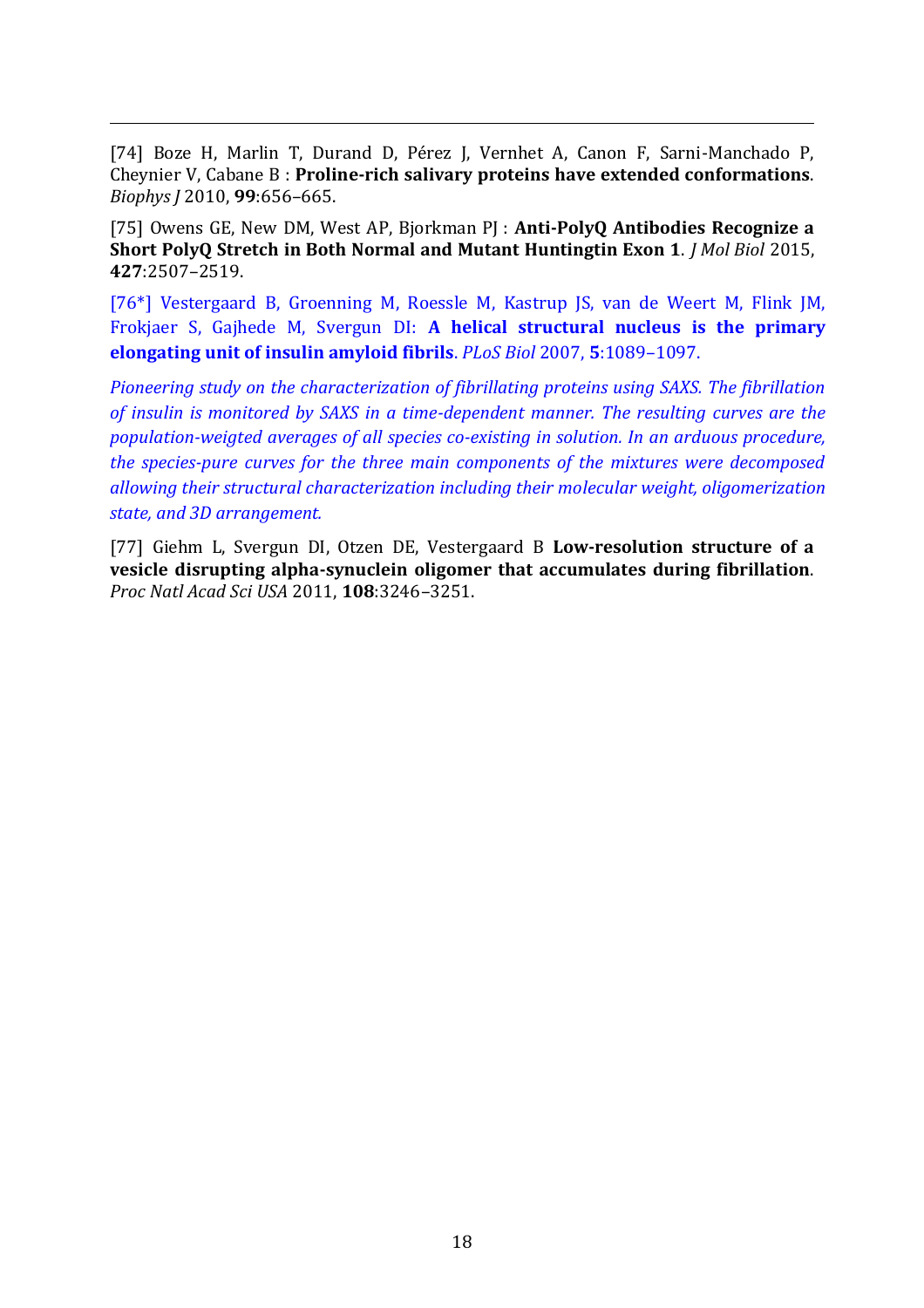#### **FIGURES:**

 $\overline{a}$ 



*Figure 1. R<sup>g</sup> values from 76 IDPs as a function of the number of residues of the protein are plotted in Log-Log scale. Only proteins lacking a permanent secondary or tertiary structure were considered for the compilation. Proteins with ordered domains, molten globules, or denatured proteins were not considered. Straight lines correspond to Flory's relationships parametrized for denatured proteins using experimental data (purple-dashed) [\[31\]](#page-3-1) and IDPs using computational ensembles calculated with Flexible-Meccano (green-solid) [\[32\]](#page-4-6). Colored bands correspond to uncertainty of the parametrization for both models. Some IDPs contain local structural features and consequently they are globally more extended or more compact than expected for a random coil. These structural features, even if transient, can be manifested in the experimental Rg.*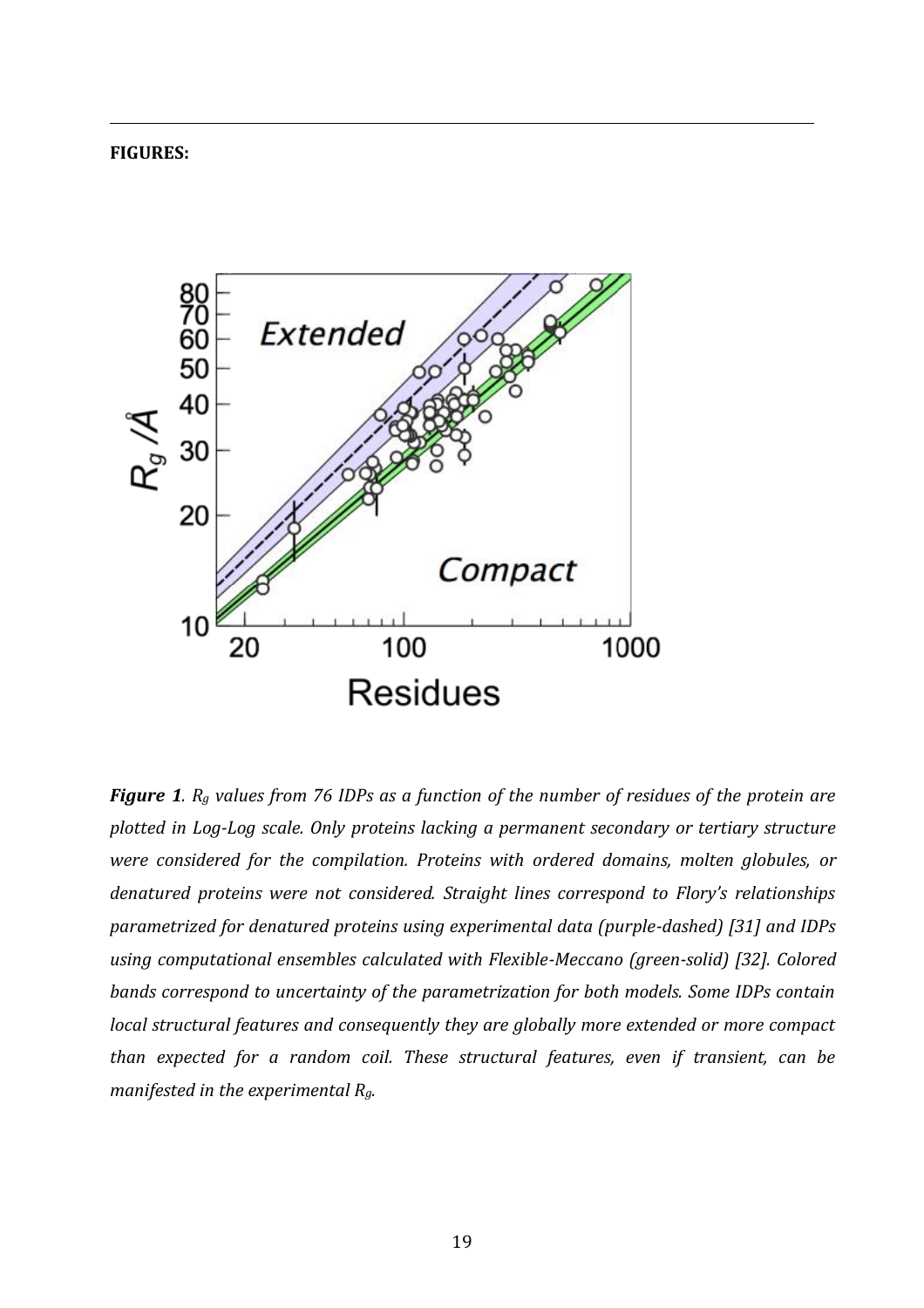

 $\overline{a}$ 

*Figure 2. Cartoons representing the structural sensitivity of NMR, X-ray crystallography, and SAS for a complex involving a disordered protein (central cartoon). NMR normally probes the flexible regions of these complexes while the globular partner and the interacting region remain invisible. Crystallography provides detailed information of the interacting region of the complex but not for the flexible parts. SAXS probes the complete ensemble, although the details cannot be assessed due to its inherent low-resolution. SANS, through contrast variation experiments, can probe independently both partners in the context of the complex depending on the deuteration level of the partners and the D2O/H2O of the buffer. SAS is an ideal tool to integrate NMR and crystallographic information to build complete structural and dynamic models of disordered biomolecular complexes.*